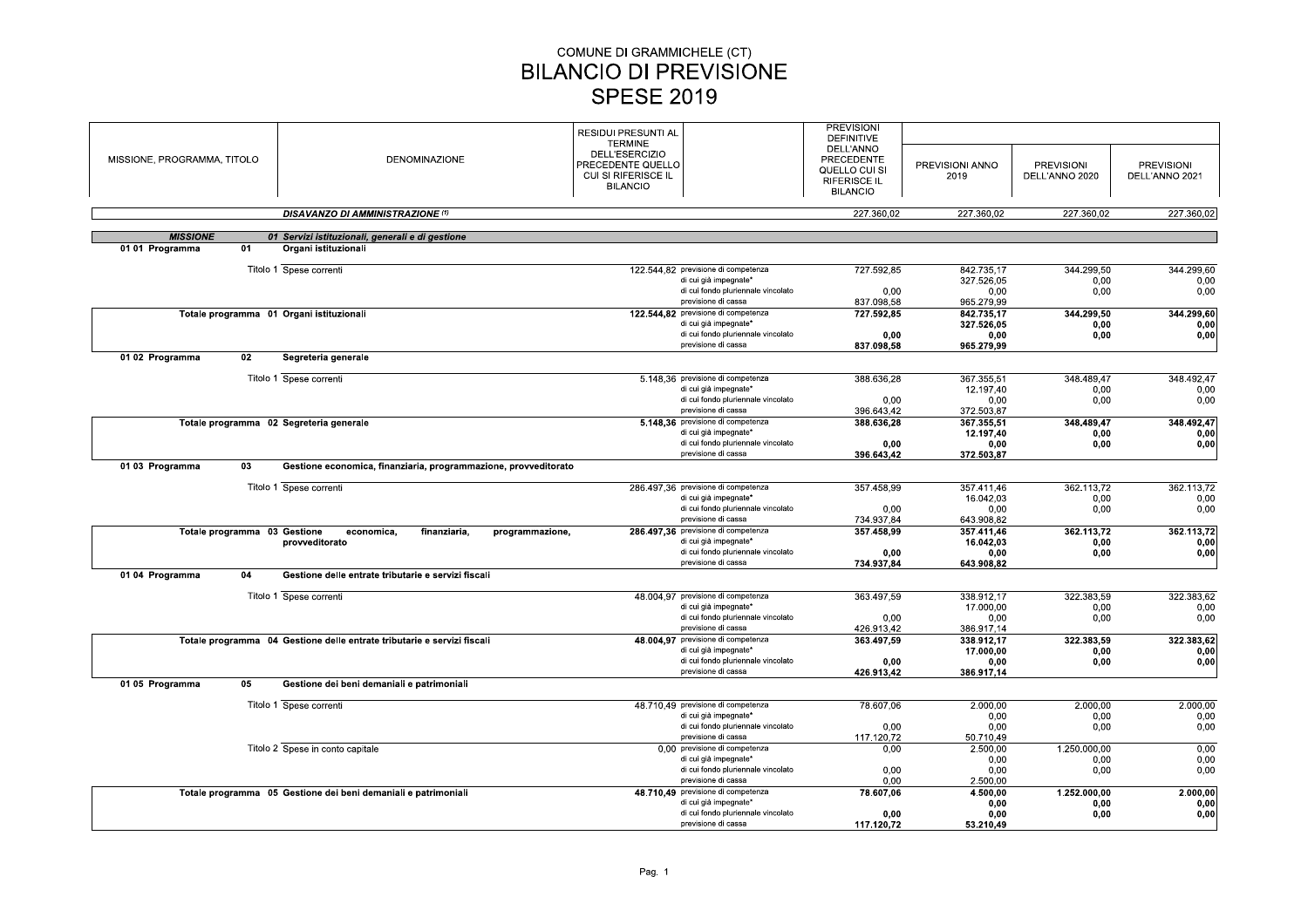|                             |    |                                                                                 |                            |                                                             | <b>PREVISIONI</b>   |                    |                    |                   |
|-----------------------------|----|---------------------------------------------------------------------------------|----------------------------|-------------------------------------------------------------|---------------------|--------------------|--------------------|-------------------|
|                             |    |                                                                                 | <b>RESIDUI PRESUNTI AL</b> |                                                             | <b>DEFINITIVE</b>   |                    |                    |                   |
|                             |    |                                                                                 | <b>TERMINE</b>             |                                                             | DELL'ANNO           |                    |                    |                   |
| MISSIONE, PROGRAMMA, TITOLO |    | <b>DENOMINAZIONE</b>                                                            | DELL'ESERCIZIO             |                                                             | <b>PRECEDENTE</b>   |                    |                    |                   |
|                             |    |                                                                                 | PRECEDENTE QUELLO          |                                                             | QUELLO CUI SI       | PREVISIONI ANNO    | <b>PREVISIONI</b>  | <b>PREVISIONI</b> |
|                             |    |                                                                                 | CUI SI RIFERISCE IL        |                                                             | <b>RIFERISCE IL</b> | 2019               | DELL'ANNO 2020     | DELL'ANNO 2021    |
|                             |    |                                                                                 | <b>BILANCIO</b>            |                                                             | <b>BILANCIO</b>     |                    |                    |                   |
|                             |    |                                                                                 |                            |                                                             |                     |                    |                    |                   |
| 01 06 Programma             | 06 | Ufficio tecnico                                                                 |                            |                                                             |                     |                    |                    |                   |
|                             |    |                                                                                 |                            |                                                             |                     |                    |                    |                   |
|                             |    | Titolo 1 Spese correnti                                                         |                            | 34.739.43 previsione di competenza<br>di cui già impegnate* | 264.770,49          | 312.481.74<br>0.00 | 322.667,80<br>0.00 | 290.049,58        |
|                             |    |                                                                                 |                            | di cui fondo pluriennale vincolato                          | 0.00                | 0.00               | 0.00               | 0,00<br>0,00      |
|                             |    |                                                                                 |                            | previsione di cassa                                         | 297.908,61          | 347.221,17         |                    |                   |
|                             |    | Totale programma 06 Ufficio tecnico                                             |                            | 34.739,43 previsione di competenza                          | 264.770,49          | 312.481,74         | 322.667,80         | 290.049,58        |
|                             |    |                                                                                 |                            | di cui già impegnate*                                       |                     | 0.00               | 0,00               | 0,00              |
|                             |    |                                                                                 |                            | di cui fondo pluriennale vincolato                          | 0.00                | 0,00               | 0,00               | 0,00              |
|                             |    |                                                                                 |                            | previsione di cassa                                         | 297.908,61          | 347.221,17         |                    |                   |
| 01 07 Programma             | 07 | Elezioni e consultazioni popolari - Anagrafe e stato civile                     |                            |                                                             |                     |                    |                    |                   |
|                             |    |                                                                                 |                            |                                                             |                     |                    |                    |                   |
|                             |    | Titolo 1 Spese correnti                                                         |                            | 5.326.20 previsione di competenza                           | 300.931.64          | 280.907.02         | 280.782.94         | 280.782.94        |
|                             |    |                                                                                 |                            | di cui già impegnate*                                       |                     | 6.000,00           | 0,00               | 0,00              |
|                             |    |                                                                                 |                            | di cui fondo pluriennale vincolato                          | 0,00                | 0,00               | 0,00               | 0,00              |
|                             |    |                                                                                 |                            | previsione di cassa                                         | 350.733,13          | 286.233,22         |                    |                   |
|                             |    | Totale programma 07 Elezioni e consultazioni popolari - Anagrafe e stato civile |                            | 5.326,20 previsione di competenza                           | 300.931,64          | 280.907.02         | 280.782,94         | 280.782,94        |
|                             |    |                                                                                 |                            | di cui già impegnate*                                       |                     | 6.000,00           | 0,00               | 0,00              |
|                             |    |                                                                                 |                            | di cui fondo pluriennale vincolato                          | 0,00                | 0,00               | 0,00               | 0,00              |
|                             |    |                                                                                 |                            | previsione di cassa                                         | 350.733,13          | 286.233,22         |                    |                   |
| 01 11 Programma             | 11 | Altri servizi generali                                                          |                            |                                                             |                     |                    |                    |                   |
|                             |    | Titolo 1 Spese correnti                                                         |                            | 400.674,79 previsione di competenza                         | 1.060.646,54        | 905.332,33         | 738.198,33         | 745.361,88        |
|                             |    |                                                                                 |                            | di cui già impegnate*                                       |                     | 190.607.11         | 5.500,00           | 0,00              |
|                             |    |                                                                                 |                            | di cui fondo pluriennale vincolato                          | 0.00                | 0.00               | 0.00               | 0,00              |
|                             |    |                                                                                 |                            | previsione di cassa                                         | 1.501.132,01        | 1.306.007,12       |                    |                   |
|                             |    | Titolo 2 Spese in conto capitale                                                |                            | 44.405,57 previsione di competenza                          | 377.437,95          | 845.617,50         | 4.896.301,36       | 13.000,00         |
|                             |    |                                                                                 |                            | di cui già impegnate*                                       |                     | 1.610,40           | 0,00               | 0,00              |
|                             |    |                                                                                 |                            | di cui fondo pluriennale vincolato                          | 0,00                | 0,00               | 0,00               | 0,00              |
|                             |    |                                                                                 |                            | previsione di cassa                                         | 633.146.39          | 890.023,07         |                    |                   |
|                             |    | Totale programma 11 Altri servizi generali                                      |                            | 445.080,36 previsione di competenza                         | 1.438.084,49        | 1.750.949,83       | 5.634.499,69       | 758.361,88        |
|                             |    |                                                                                 |                            | di cui già impegnate*                                       |                     | 192.217,51         | 5.500,00           | 0,00              |
|                             |    |                                                                                 |                            | di cui fondo pluriennale vincolato                          | 0,00                | 0,00               | 0,00               | 0,00              |
|                             |    |                                                                                 |                            | previsione di cassa                                         | 2.134.278.40        | 2.196.030.19       |                    |                   |
| <b>TOTALE MISSIONE 01</b>   |    | Servizi istituzionali, generali e di gestione                                   |                            | 996.051.99 previsione di competenza                         | 3.919.579,39        | 4.255.252.90       | 8.867.236,71       | 2.708.483,81      |
|                             |    |                                                                                 |                            | di cui già impegnate*                                       |                     | 570.982,99         | 5.500,00           | 0,00              |
|                             |    |                                                                                 |                            | di cui fondo pluriennale vincolato                          | 0.00                | 0.00               | 0,00               | 0,00              |
|                             |    |                                                                                 |                            | previsione di cassa                                         | 5.295.634,12        | 5.251.304,89       |                    |                   |
| <b>MISSIONE</b>             |    | 02 Giustizia                                                                    |                            |                                                             |                     |                    |                    |                   |
| 02 01 Programma             | 01 | Uffici giudiziari                                                               |                            |                                                             |                     |                    |                    |                   |
|                             |    |                                                                                 |                            |                                                             |                     |                    |                    |                   |
|                             |    | Titolo 1 Spese correnti                                                         |                            | 0,00 previsione di competenza<br>di cui già impegnate*      | 0,00                | 0.00               | 0.00               | 0.00              |
|                             |    |                                                                                 |                            | di cui fondo pluriennale vincolato                          | 0,00                | 0,00<br>0,00       | 0,00               | 0,00              |
|                             |    |                                                                                 |                            | previsione di cassa                                         | 21,93               | 0,00               | 0,00               | 0,00              |
|                             |    |                                                                                 |                            | 0.00 previsione di competenza                               |                     |                    |                    | 4.200.000,00      |
|                             |    | Titolo 2 Spese in conto capitale                                                |                            | di cui già impegnate*                                       | 0,00                | 0,00<br>0,00       | 0,00<br>0,00       | 0,00              |
|                             |    |                                                                                 |                            | di cui fondo pluriennale vincolato                          | 0.00                | 0.00               | 0,00               | 0,00              |
|                             |    |                                                                                 |                            | previsione di cassa                                         | 0,00                | 0,00               |                    |                   |
|                             |    | Totale programma 01 Uffici giudiziari                                           |                            | 0,00 previsione di competenza                               | 0,00                | 0,00               | 0,00               | 4.200.000,00      |
|                             |    |                                                                                 |                            | di cui già impegnate*                                       |                     | 0,00               | 0,00               |                   |
|                             |    |                                                                                 |                            | di cui fondo pluriennale vincolato                          | 0.00                | 0.00               | 0.00               | 0,00<br>0,00      |
|                             |    |                                                                                 |                            | previsione di cassa                                         | 21,93               | 0,00               |                    |                   |
| <b>TOTALE MISSIONE 02</b>   |    | Giustizia                                                                       |                            | 0.00 previsione di competenza                               |                     |                    |                    | 4.200.000,00      |
|                             |    |                                                                                 |                            | di cui già impegnate*                                       | 0,00                | 0,00<br>0.00       | 0,00<br>0.00       |                   |
|                             |    |                                                                                 |                            | di cui fondo pluriennale vincolato                          | 0,00                | 0,00               | 0,00               | 0,00<br>0,00      |
|                             |    |                                                                                 |                            | previsione di cassa                                         | 2193                | n nn               |                    |                   |
|                             |    |                                                                                 |                            |                                                             |                     |                    |                    |                   |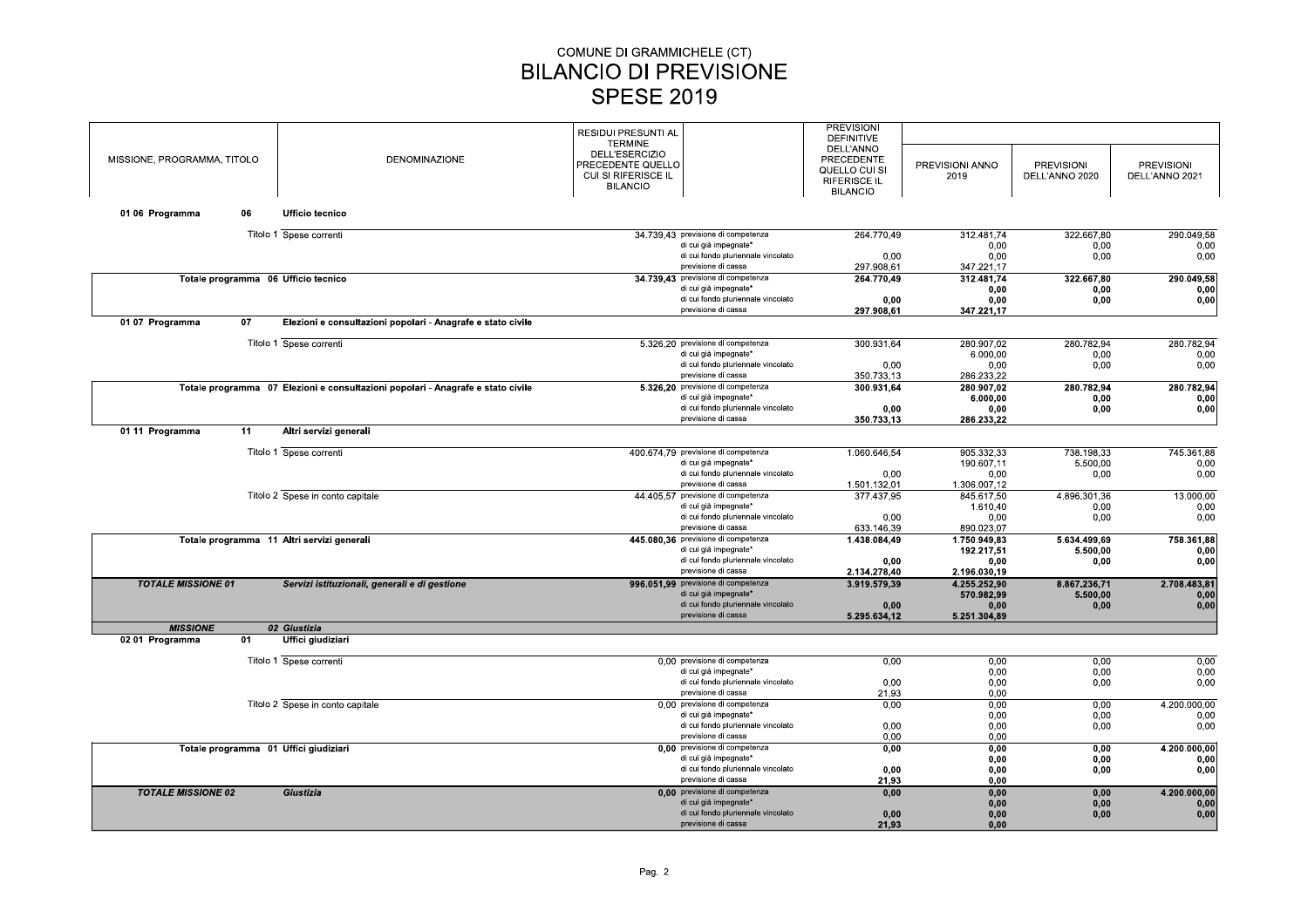# COMUNE DI GRAMMICHELE (CT)<br>
SILANCIO DI PREVISIONE<br>
SPESE 2019<br>
RESIDUI PRESUNTI AL<br>
TERMINE<br>
DELL'ESERCIZIO<br>
PRECEDENTE QUELE<br>
PRECEDENTE QUELE<br>
CUI SI RIFERISCE IL

| MISSIONE, PROGRAMMA, TITOLO                    |                                                             | <b>SPESE 2019</b>                                           |                                                                                                                           |                                                                   |                                                |                                     |                                     |
|------------------------------------------------|-------------------------------------------------------------|-------------------------------------------------------------|---------------------------------------------------------------------------------------------------------------------------|-------------------------------------------------------------------|------------------------------------------------|-------------------------------------|-------------------------------------|
|                                                | DENOMINAZIONE                                               | RESIDUI PRESUNTI AL<br><b>TERMINE</b><br>DELL'ESERCIZIO     |                                                                                                                           | <b>PREVISIONI</b><br><b>DEFINITIVE</b><br>DELL'ANNO<br>PRECEDENTE |                                                |                                     |                                     |
|                                                |                                                             | PRECEDENTE QUELLO<br>CUI SI RIFERISCE IL<br><b>BILANCIO</b> |                                                                                                                           | QUELLO CUI SI<br><b>RIFERISCE IL</b><br><b>BILANCIO</b>           | PREVISIONI ANNO<br>2019                        | <b>PREVISIONI</b><br>DELL'ANNO 2020 | <b>PREVISIONI</b><br>DELL'ANNO 2021 |
| <b>MISSIONE</b>                                | 03 Ordine pubblico e sicurezza                              |                                                             |                                                                                                                           |                                                                   |                                                |                                     |                                     |
| 03 01 Programma<br>01                          | Polizia locale e amministrativa                             |                                                             |                                                                                                                           |                                                                   |                                                |                                     |                                     |
|                                                | Titolo 1 Spese correnti                                     |                                                             | 33.729,06 previsione di competenza<br>di cui già impegnate*<br>di cui fondo pluriennale vincolato<br>previsione di cassa  | 672.835,79<br>0,00<br>687.008,37                                  | 629.471,04<br>0,00<br>0,00<br>663.200,10       | 627.052,90<br>0,00<br>0,00          | 626.593,83<br>0,00<br>0,00          |
|                                                | Totale programma 01 Polizia locale e amministrativa         |                                                             | 33.729,06 previsione di competenza<br>di cui già impegnate*<br>di cui fondo pluriennale vincolato<br>previsione di cassa  | 672.835,79<br>0,00<br>687.008,37                                  | 629.471,04<br>0,00<br>0,00<br>663.200,10       | 627.052,90<br>0,00<br>0,00          | 626.593,83<br>0,00<br>0,00          |
| <b>TOTALE MISSIONE 03</b>                      | Ordine pubblico e sicurezza                                 |                                                             | 33.729,06 previsione di competenza<br>di cui già impegnate*<br>di cui fondo pluriennale vincolato                         | 672.835,79<br>0,00                                                | 629.471,04<br>0,00<br>0,00                     | 627.052,90<br>0,00<br>0,00          | 626.593,83<br>0,00<br>0,00          |
| <b>MISSIONE</b>                                | 04 Istruzione e diritto allo studio                         |                                                             | previsione di cassa                                                                                                       | 687.008,37                                                        | 663.200,10                                     |                                     |                                     |
| 04 01 Programma<br>01                          | Istruzione prescolastica                                    |                                                             |                                                                                                                           |                                                                   |                                                |                                     |                                     |
|                                                | Titolo 2 Spese in conto capitale                            |                                                             | 1.138,13 previsione di competenza<br>di cui già impegnate*<br>di cui fondo pluriennale vincolato<br>previsione di cassa   | 0,00<br>0,00<br>2.972,30                                          | 0,00<br>0,00<br>0.00<br>1.138,13               | 0,00<br>0,00<br>0,00                | 0,00<br>0,00<br>0,00                |
| Totale programma 01 Istruzione prescolastica   |                                                             |                                                             | 1.138,13 previsione di competenza<br>di cui già impegnate*<br>di cui fondo pluriennale vincolato                          | 0,00<br>0,00                                                      | 0,00<br>0,00<br>0,00                           | 0,00<br>0,00<br>0,00                | 0,00<br>0,00<br>0,00                |
| 04 02 Programma<br>02                          | Altri ordini di istruzione                                  |                                                             | previsione di cassa                                                                                                       | 2.972,30                                                          | 1.138,13                                       |                                     |                                     |
|                                                | Titolo 1 Spese correnti                                     |                                                             | 36.665,84 previsione di competenza<br>di cui già impegnate*<br>di cui fondo pluriennale vincolato                         | 90.900,00<br>0,00                                                 | 102.900,00<br>0,00<br>0,00                     | 94.900,00<br>0,00<br>0,00           | 94.900,00<br>0,00<br>0,00           |
|                                                | Titolo 2 Spese in conto capitale                            |                                                             | previsione di cassa<br>271.525,36 previsione di competenza<br>di cui già impegnate*<br>di cui fondo pluriennale vincolato | 171.276,08<br>586.358,92<br>0,00                                  | 139.565,84<br>574.051,59<br>307.356,94<br>0,00 | 54.632,81<br>0,00<br>0,00           | 1.394.632,81<br>0,00<br>0,00        |
| Totale programma 02 Altri ordini di istruzione |                                                             |                                                             | previsione di cassa<br>308.191,20 previsione di competenza                                                                | 903.366,52<br>677.258,92                                          | 845.576,95<br>676.951,59                       | 149.532,81                          | 1.489.532,81                        |
|                                                |                                                             |                                                             | di cui già impegnate*<br>di cui fondo pluriennale vincolato<br>previsione di cassa                                        | 0,00<br>1.074.642,60                                              | 307.356,94<br>0,00<br>985.142,79               | 0,00<br>0,00                        | 0,00<br>0,00                        |
| 04 06 Programma<br>06                          | Servizi ausiliari all'istruzione<br>Titolo 1 Spese correnti |                                                             | 140.462,31 previsione di competenza                                                                                       |                                                                   |                                                |                                     |                                     |
|                                                |                                                             |                                                             | di cui già impegnate*<br>di cui fondo pluriennale vincolato<br>previsione di cassa                                        | 288.152,45<br>0,00<br>434.367,69                                  | 282.866,93<br>0,00<br>0,00<br>423.329,24       | 268.223,15<br>0,00<br>0,00          | 268.223,15<br>0,00<br>0,00          |
|                                                | Totale programma 06 Servizi ausiliari all'istruzione        |                                                             | 140.462,31 previsione di competenza<br>di cui già impegnate*<br>di cui fondo pluriennale vincolato<br>previsione di cassa | 288.152,45<br>0,00<br>434.367,69                                  | 282.866,93<br>0,00<br>0,00<br>423.329,24       | 268.223,15<br>0,00<br>0,00          | 268.223,15<br>0,00<br>0,00          |
|                                                | Diritto allo studio                                         |                                                             |                                                                                                                           |                                                                   |                                                |                                     |                                     |
| 04 07 Programma<br>07                          |                                                             |                                                             |                                                                                                                           |                                                                   |                                                |                                     | 0,00                                |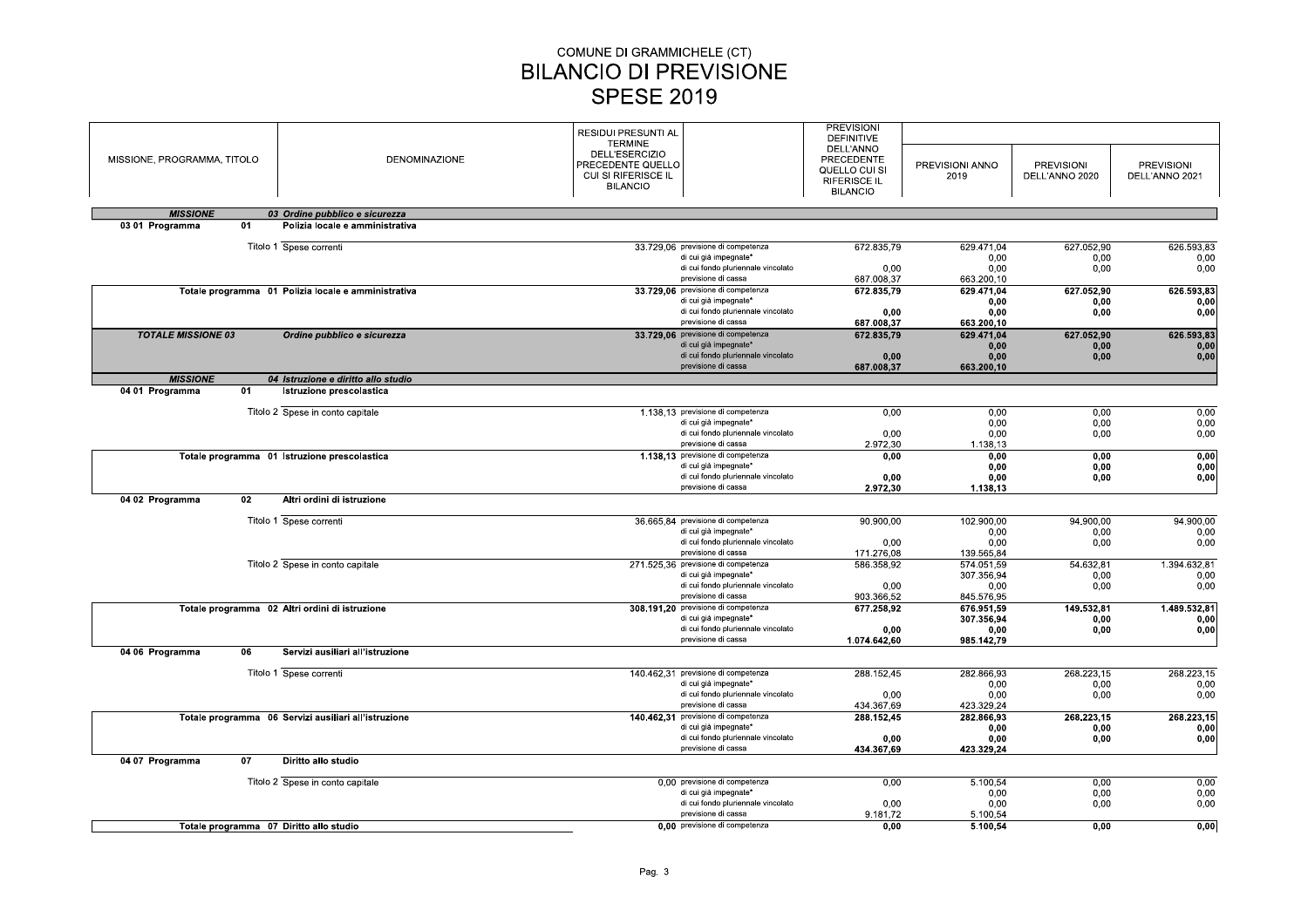|                             |                                                                                   | <b>RESIDUI PRESUNTI AL</b>                                   | <b>PREVISIONI</b>              |                          |                                     |                                     |
|-----------------------------|-----------------------------------------------------------------------------------|--------------------------------------------------------------|--------------------------------|--------------------------|-------------------------------------|-------------------------------------|
|                             |                                                                                   | <b>TERMINE</b>                                               | <b>DEFINITIVE</b><br>DELL'ANNO |                          |                                     |                                     |
| MISSIONE, PROGRAMMA, TITOLO | <b>DENOMINAZIONE</b>                                                              | DELL'ESERCIZIO                                               | <b>PRECEDENTE</b>              |                          |                                     |                                     |
|                             |                                                                                   | PRECEDENTE QUELLO<br>CUI SI RIFERISCE IL                     | QUELLO CUI SI                  | PREVISIONI ANNO<br>2019  | <b>PREVISIONI</b><br>DELL'ANNO 2020 | <b>PREVISIONI</b><br>DELL'ANNO 2021 |
|                             |                                                                                   | <b>BILANCIO</b>                                              | <b>RIFERISCE IL</b>            |                          |                                     |                                     |
|                             |                                                                                   |                                                              | <b>BILANCIO</b>                |                          |                                     |                                     |
|                             |                                                                                   | di cui già impegnate*                                        |                                | 0.00                     | 0.00                                | 0,00                                |
|                             |                                                                                   | di cui fondo pluriennale vincolato                           | 0,00                           | 0,00                     | 0,00                                | 0,00                                |
|                             |                                                                                   | previsione di cassa                                          | 9.181,72                       | 5.100,54                 |                                     |                                     |
| <b>TOTALE MISSIONE 04</b>   | Istruzione e diritto allo studio                                                  | 449.791.64 previsione di competenza<br>di cui già impegnate* | 965.411,37                     | 964.919.06               | 417.755,96                          | 1.757.755,96                        |
|                             |                                                                                   | di cui fondo pluriennale vincolato                           | 0.00                           | 307.356,94<br>0.00       | 0.00<br>0.00                        | 0.00<br>0,00                        |
|                             |                                                                                   | previsione di cassa                                          | 1.521.164,31                   | 1.414.710,70             |                                     |                                     |
| <b>MISSIONE</b>             | 05 Tutela e valorizzazione dei beni e attività culturali                          |                                                              |                                |                          |                                     |                                     |
| 05 01 Programma<br>01       | Valorizzazione dei beni di interesse storico                                      |                                                              |                                |                          |                                     |                                     |
|                             |                                                                                   |                                                              |                                |                          |                                     |                                     |
|                             | Titolo 2 Spese in conto capitale                                                  | 32.194.82 previsione di competenza<br>di cui già impegnate*  | 0,00                           | 296.712,16<br>296.712.16 | 0,00<br>0.00                        | 0,00<br>0.00                        |
|                             |                                                                                   | di cui fondo pluriennale vincolato                           | 0.00                           | 0.00                     | 0.00                                | 0,00                                |
|                             |                                                                                   | previsione di cassa                                          | 0,00                           | 328.906,98               |                                     |                                     |
|                             | Totale programma 01 Valorizzazione dei beni di interesse storico                  | 32.194,82 previsione di competenza                           | 0.00                           | 296.712.16               | 0,00                                | 0,00                                |
|                             |                                                                                   | di cui già impegnate*                                        |                                | 296.712,16               | 0,00                                | 0,00                                |
|                             |                                                                                   | di cui fondo pluriennale vincolato                           | 0.00                           | 0.00                     | 0.00                                | 0,00                                |
|                             |                                                                                   | previsione di cassa                                          | 0.00                           | 328.906,98               |                                     |                                     |
| 05 02 Programma<br>02       | Attività culturali e interventi diversi nel settore culturale                     |                                                              |                                |                          |                                     |                                     |
|                             | Titolo 1 Spese correnti                                                           | 8.989,71 previsione di competenza                            | 213.566,92                     | 217.789,43               | 216.464,73                          | 216.464,73                          |
|                             |                                                                                   | di cui già impegnate*                                        |                                | 0,00                     | 0,00                                | 0,00                                |
|                             |                                                                                   | di cui fondo pluriennale vincolato                           | 0.00                           | 0.00                     | 0,00                                | 0,00                                |
|                             |                                                                                   | previsione di cassa                                          | 221.254,44                     | 226.779,14               |                                     |                                     |
|                             | Totale programma 02 Attività culturali e interventi diversi nel settore culturale | 8.989,71 previsione di competenza                            | 213.566,92                     | 217.789,43               | 216.464,73                          | 216.464,73                          |
|                             |                                                                                   | di cui già impegnate*<br>di cui fondo pluriennale vincolato  |                                | 0.00                     | 0,00                                | 0.00                                |
|                             |                                                                                   | previsione di cassa                                          | 0.00<br>221.254,44             | 0.00<br>226.779,14       | 0.00                                | 0,00                                |
| <b>TOTALE MISSIONE 05</b>   | Tutela e valorizzazione dei beni e attività culturali                             | 41.184,53 previsione di competenza                           | 213.566,92                     | 514.501,59               | 216.464,73                          | 216.464,73                          |
|                             |                                                                                   | di cui già impegnate*                                        |                                | 296.712.16               | 0,00                                | 0,00                                |
|                             |                                                                                   | di cui fondo pluriennale vincolato                           | 0,00                           | 0,00                     | 0.00                                | 0,00                                |
|                             |                                                                                   | previsione di cassa                                          | 221.254.44                     | 555.686,12               |                                     |                                     |
| <b>MISSIONE</b>             | 06 Politiche giovanili, sport e tempo libero                                      |                                                              |                                |                          |                                     |                                     |
| 01<br>06 01 Programma       | Sport e tempo libero                                                              |                                                              |                                |                          |                                     |                                     |
|                             | Titolo 1 Spese correnti                                                           | 211.11 previsione di competenza                              | 3.449,84                       | 4.450,00                 | 4.450,00                            | 4.450,00                            |
|                             |                                                                                   | di cui già impegnate*                                        |                                | 0,00                     | 0,00                                | 0,00                                |
|                             |                                                                                   | di cui fondo pluriennale vincolato                           | 0,00                           | 0.00                     | 0.00                                | 0.00                                |
|                             |                                                                                   | previsione di cassa                                          | 3.721,15                       | 4.661.11                 |                                     |                                     |
|                             | Titolo 2 Spese in conto capitale                                                  | 342.597.36 previsione di competenza                          | 1.099.547.89                   | 582.733.17               | 648.119.86                          | 625.000,00                          |
|                             |                                                                                   | di cui già impegnate*                                        |                                | 483.185,28               | 648.119.86                          | 0,00                                |
|                             |                                                                                   | di cui fondo pluriennale vincolato<br>previsione di cassa    | 0,00<br>1.322.634,49           | 0,00<br>925.330,53       | 0,00                                | 0,00                                |
|                             | Totale programma 01 Sport e tempo libero                                          | 342.808.47 previsione di competenza                          | 1.102.997,73                   | 587.183.17               | 652.569,86                          | 629.450,00                          |
|                             |                                                                                   | di cui già impegnate*                                        |                                | 483.185,28               | 648.119,86                          | 0,00                                |
|                             |                                                                                   | di cui fondo pluriennale vincolato                           | 0.00                           | 0,00                     | 0,00                                | 0,00                                |
|                             |                                                                                   | previsione di cassa                                          | 1.326.355.64                   | 929.991.64               |                                     |                                     |
| <b>TOTALE MISSIONE 06</b>   | Politiche giovanili, sport e tempo libero                                         | 342.808,47 previsione di competenza                          | 1.102.997.73                   | 587.183,17               | 652.569.86                          | 629.450,00                          |
|                             |                                                                                   | di cui già impegnate*                                        |                                | 483.185.28               | 648.119.86                          | 0.00                                |
|                             |                                                                                   | di cui fondo pluriennale vincolato<br>previsione di cassa    | 0,00                           | 0,00                     | 0,00                                | 0,00                                |
| <b>MISSIONE</b>             | 07 Turismo                                                                        |                                                              | 1.326.355,64                   | 929.991,64               |                                     |                                     |
| 07 01 Programma<br>01       | Sviluppo e la valorizzazione del turismo                                          |                                                              |                                |                          |                                     |                                     |
|                             |                                                                                   |                                                              |                                |                          |                                     |                                     |
|                             | Titolo 1 Spese correnti                                                           | 3.501.81 previsione di competenza                            | 120.272.70                     | 122.139.26               | 122.030.12                          | 122.030.12                          |
|                             |                                                                                   | di cui già impegnate*                                        |                                | 0.00                     | 0.00                                | 0.00                                |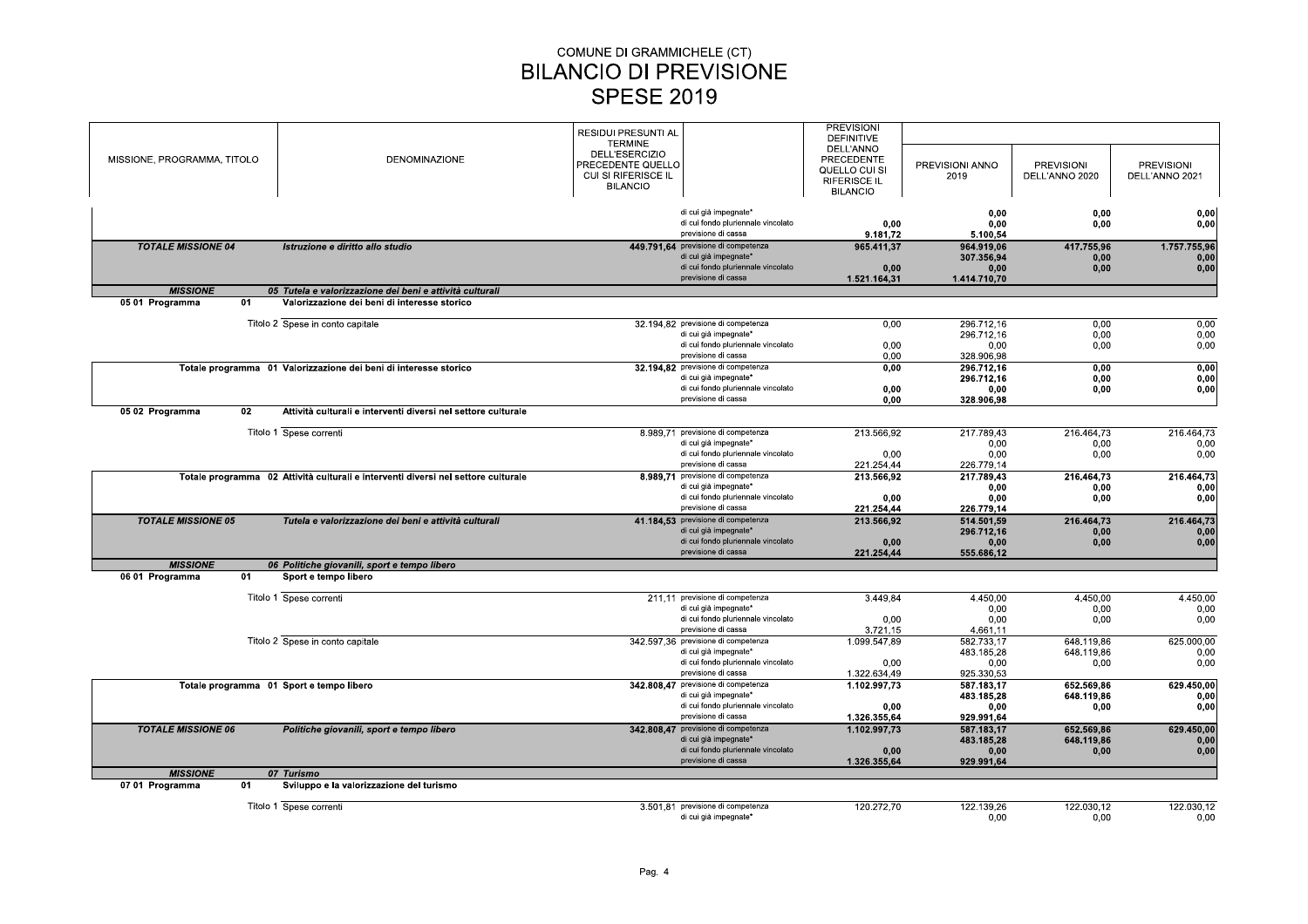|                                    |                                                                                 | <b>RESIDUI PRESUNTI AL</b><br><b>TERMINE</b>                                  | <b>PREVISIONI</b><br><b>DEFINITIVE</b>                                             |                          |                                     |                                     |
|------------------------------------|---------------------------------------------------------------------------------|-------------------------------------------------------------------------------|------------------------------------------------------------------------------------|--------------------------|-------------------------------------|-------------------------------------|
| MISSIONE, PROGRAMMA, TITOLO        | <b>DENOMINAZIONE</b>                                                            | DELL'ESERCIZIO<br>PRECEDENTE QUELLO<br>CUI SI RIFERISCE IL<br><b>BILANCIO</b> | DELL'ANNO<br>PRECEDENTE<br>QUELLO CUI SI<br><b>RIFERISCE IL</b><br><b>BILANCIO</b> | PREVISIONI ANNO<br>2019  | <b>PREVISIONI</b><br>DELL'ANNO 2020 | <b>PREVISIONI</b><br>DELL'ANNO 2021 |
|                                    |                                                                                 | di cui fondo pluriennale vincolato<br>previsione di cassa                     | 0.00<br>125.605,19                                                                 | 0.00<br>125.641,07       | 0,00                                | 0,00                                |
|                                    | Titolo 2 Spese in conto capitale                                                | 0,00 previsione di competenza                                                 | 0.00                                                                               | 0,00                     | 0,00                                | 5.400.000,00                        |
|                                    |                                                                                 | di cui già impegnate*                                                         |                                                                                    | 0.00                     | 0.00                                | 0,00                                |
|                                    |                                                                                 | di cui fondo pluriennale vincolato<br>previsione di cassa                     | 0,00<br>0,00                                                                       | 0.00<br>0,00             | 0,00                                | 0,00                                |
|                                    | Totale programma 01 Sviluppo e la valorizzazione del turismo                    | 3.501,81 previsione di competenza                                             | 120.272,70                                                                         | 122.139,26               | 122.030,12                          | 5.522.030,12                        |
|                                    |                                                                                 | di cui già impegnate*                                                         |                                                                                    | 0,00                     | 0,00                                | 0,00                                |
|                                    |                                                                                 | di cui fondo pluriennale vincolato                                            | 0,00                                                                               | 0.00                     | 0,00                                | 0,00                                |
|                                    |                                                                                 | previsione di cassa                                                           | 125.605,19                                                                         | 125.641,07               |                                     |                                     |
| <b>TOTALE MISSIONE 07</b>          | <b>Turismo</b>                                                                  | 3.501.81 previsione di competenza<br>di cui già impegnate*                    | 120.272,70                                                                         | 122.139,26<br>0,00       | 122.030,12<br>0.00                  | 5.522.030,12<br>0,00                |
|                                    |                                                                                 | di cui fondo pluriennale vincolato                                            | 0.00                                                                               | 0.00                     | 0,00                                | 0,00                                |
|                                    |                                                                                 | previsione di cassa                                                           | 125.605,19                                                                         | 125.641,07               |                                     |                                     |
| <b>MISSIONE</b>                    | 08 Assetto del territorio ed edilizia abitativa                                 |                                                                               |                                                                                    |                          |                                     |                                     |
| 08 01 Programma<br>01              | Urbanistica e assetto del territorio                                            |                                                                               |                                                                                    |                          |                                     |                                     |
|                                    | Titolo 1 Spese correnti                                                         | 451.106.58 previsione di competenza                                           | 481.354,38                                                                         | 377.856,10               | 280.662,99                          | 280.662,99                          |
|                                    |                                                                                 | di cui già impegnate*                                                         |                                                                                    | 0,00                     | 0,00                                | 0,00                                |
|                                    |                                                                                 | di cui fondo pluriennale vincolato                                            | 0.00                                                                               | 0.00                     | 0,00                                | 0,00                                |
|                                    |                                                                                 | previsione di cassa                                                           | 1.047.066,46                                                                       | 828.962,68               |                                     |                                     |
|                                    | Titolo 2 Spese in conto capitale                                                | 28.341,38 previsione di competenza                                            | 396.361,96                                                                         | 201.995,12               | 774.000,00                          | 14.885.646,00                       |
|                                    |                                                                                 | di cui già impegnate*<br>di cui fondo pluriennale vincolato                   |                                                                                    | 70.633,05                | 0,00                                | 0,00                                |
|                                    |                                                                                 | previsione di cassa                                                           | 0,00<br>415.940,21                                                                 | 0,00<br>230.336,50       | 0,00                                | 0,00                                |
|                                    | Totale programma 01 Urbanistica e assetto del territorio                        | 479.447,96 previsione di competenza                                           | 877.716,34                                                                         | 579.851,22               | 1.054.662,99                        | 15.166.308,99                       |
|                                    |                                                                                 | di cui già impegnate*                                                         |                                                                                    | 70.633,05                | 0,00                                | 0,00                                |
|                                    |                                                                                 | di cui fondo pluriennale vincolato                                            | 0.00                                                                               | 0.00                     | 0.00                                | 0,00                                |
|                                    |                                                                                 | previsione di cassa                                                           | 1.463.006,67                                                                       | 1.059.299.18             |                                     |                                     |
| 08 02 Programma<br>02              | Edilizia residenziale pubblica e locale e piani di edilizia economico-popolare  |                                                                               |                                                                                    |                          |                                     |                                     |
|                                    | Titolo 1 Spese correnti                                                         | 0,00 previsione di competenza                                                 | 0.00                                                                               | 825,00                   | 0.00                                | 0,00                                |
|                                    |                                                                                 | di cui già impegnate*                                                         |                                                                                    | 0.00                     | 0.00                                | 0,00                                |
|                                    |                                                                                 | di cui fondo pluriennale vincolato<br>previsione di cassa                     | 0,00<br>1.482.00                                                                   | 0,00<br>825.00           | 0,00                                | 0,00                                |
|                                    | Totale programma 02 Edilizia residenziale pubblica e locale e piani di edilizia | 0,00 previsione di competenza                                                 | 0.00                                                                               | 825,00                   | 0.00                                | 0,00                                |
|                                    | economico-popolare                                                              | di cui già impegnate*                                                         |                                                                                    | 0.00                     | 0,00                                | 0,00                                |
|                                    |                                                                                 | di cui fondo pluriennale vincolato                                            | 0,00                                                                               | 0,00                     | 0,00                                | 0,00                                |
|                                    |                                                                                 | previsione di cassa                                                           | 1.482,00                                                                           | 825,00                   |                                     |                                     |
| <b>TOTALE MISSIONE 08</b>          | Assetto del territorio ed edilizia abitativa                                    | 479.447,96 previsione di competenza                                           | 877.716,34                                                                         | 580.676,22               | 1.054.662,99                        | 15.166.308,99                       |
|                                    |                                                                                 | di cui già impegnate*<br>di cui fondo pluriennale vincolato                   | 0,00                                                                               | 70.633.05<br>0,00        | 0.00<br>0,00                        | 0.00<br>0,00                        |
|                                    |                                                                                 | previsione di cassa                                                           | 1.464.488,67                                                                       | 1.060.124,18             |                                     |                                     |
| <b>MISSIONE</b>                    | 09 Sviluppo sostenibile e tutela del territorio e dell'ambiente                 |                                                                               |                                                                                    |                          |                                     |                                     |
| 02 <sub>2</sub><br>09 02 Programma | Tutela, valorizzazione e recupero ambientale                                    |                                                                               |                                                                                    |                          |                                     |                                     |
|                                    |                                                                                 |                                                                               |                                                                                    |                          |                                     |                                     |
|                                    | Titolo 1 Spese correnti                                                         | 1.856.00 previsione di competenza<br>di cui già impegnate*                    | 316.088,68                                                                         | 313.108,40<br>0.00       | 312.108,35<br>0,00                  | 312.108,35<br>0,00                  |
|                                    |                                                                                 | di cui fondo pluriennale vincolato                                            | 0,00                                                                               | 0,00                     | 0,00                                | 0,00                                |
|                                    |                                                                                 | previsione di cassa                                                           | 317.844.68                                                                         | 314.964,40               |                                     |                                     |
|                                    | Titolo 2 Spese in conto capitale                                                | 259.462,11 previsione di competenza                                           | 100.958,12                                                                         | 98.958,12                | 868.832,71                          | 0,00                                |
|                                    |                                                                                 | di cui già impegnate*                                                         |                                                                                    | 0,00                     | 0,00                                | 0,00                                |
|                                    |                                                                                 | di cui fondo pluriennale vincolato<br>previsione di cassa                     | 0,00                                                                               | 0.00                     | 0,00                                | 0,00                                |
|                                    | Totale programma 02 Tutela, valorizzazione e recupero ambientale                | 261.318.11 previsione di competenza                                           | 372.225,87<br>417.046,80                                                           | 358.420,23<br>412.066.52 | 1.180.941.06                        | 312.108,35                          |
|                                    |                                                                                 | di cui già impegnate*                                                         |                                                                                    | 0,00                     | 0,00                                | 0,00                                |
|                                    |                                                                                 | di cui fondo pluriennale vincolato                                            | 0,00                                                                               | 0,00                     | 0,00                                | 0,00                                |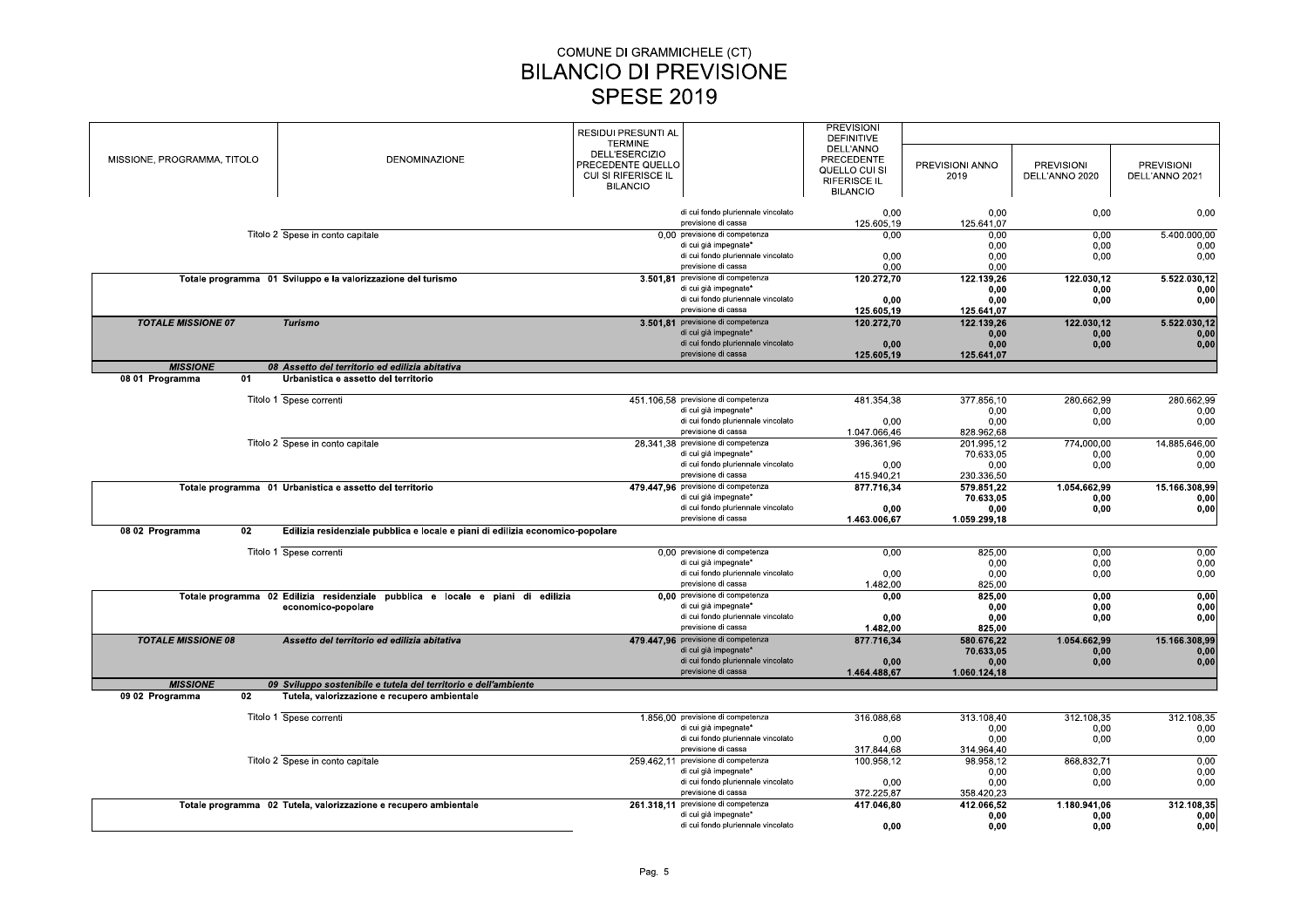|                             |                             |                                                                                                | RESIDUI PRESUNTI AL   |                                       | <b>PREVISIONI</b><br><b>DEFINITIVE</b> |                      |                   |                   |
|-----------------------------|-----------------------------|------------------------------------------------------------------------------------------------|-----------------------|---------------------------------------|----------------------------------------|----------------------|-------------------|-------------------|
|                             |                             |                                                                                                | <b>TERMINE</b>        |                                       | DELL'ANNO                              |                      |                   |                   |
| MISSIONE, PROGRAMMA, TITOLO |                             | DENOMINAZIONE                                                                                  | <b>DELL'ESERCIZIO</b> |                                       | PRECEDENTE                             |                      |                   |                   |
|                             |                             |                                                                                                | PRECEDENTE QUELLO     |                                       |                                        | PREVISIONI ANNO      | <b>PREVISIONI</b> | <b>PREVISIONI</b> |
|                             |                             |                                                                                                | CUI SI RIFERISCE IL   |                                       | QUELLO CUI SI                          | 2019                 | DELL'ANNO 2020    | DELL'ANNO 2021    |
|                             |                             |                                                                                                | <b>BILANCIO</b>       |                                       | <b>RIFERISCE IL</b>                    |                      |                   |                   |
|                             |                             |                                                                                                |                       |                                       | <b>BILANCIO</b>                        |                      |                   |                   |
|                             |                             |                                                                                                |                       | previsione di cassa                   | 690.070.55                             | 673.384,63           |                   |                   |
| 09 03 Programma             | 03                          | Rifiuti                                                                                        |                       |                                       |                                        |                      |                   |                   |
|                             |                             |                                                                                                |                       |                                       |                                        |                      |                   |                   |
|                             |                             | Titolo 1 Spese correnti                                                                        |                       | 487.668.45 previsione di competenza   | 1.548.641,76                           | 1.723.781,70         | 1.723.781.70      | 1.723.781.70      |
|                             |                             |                                                                                                |                       | di cui già impegnate*                 |                                        | 0,00                 | 0,00              | 0,00              |
|                             |                             |                                                                                                |                       | di cui fondo pluriennale vincolato    | 0,00                                   | 0,00                 | 0,00              | 0,00              |
|                             |                             |                                                                                                |                       | previsione di cassa                   | 2.327.737,24                           | 2.211.450,15         |                   |                   |
|                             |                             | Titolo 2 Spese in conto capitale                                                               |                       | 160.343,56 previsione di competenza   | 319.958,13                             | 39.709,43            | 1.265.000,00      | 0,00              |
|                             |                             |                                                                                                |                       | di cui già impegnate*                 |                                        | 39.709.43            | 0,00              | 0.00              |
|                             |                             |                                                                                                |                       | di cui fondo pluriennale vincolato    | 0,00                                   | 0,00                 | 0,00              | 0,00              |
|                             |                             |                                                                                                |                       | previsione di cassa                   | 369.958,13                             | 200.052,99           |                   |                   |
|                             | Totale programma 03 Rifiuti |                                                                                                |                       | 648.012,01 previsione di competenza   | 1.868.599.89                           | 1.763.491.13         | 2.988.781.70      | 1.723.781,70      |
|                             |                             |                                                                                                |                       | di cui già impegnate*                 |                                        | 39.709.43            | 0.00              | 0,00              |
|                             |                             |                                                                                                |                       | di cui fondo pluriennale vincolato    | 0,00                                   | 0,00                 | 0,00              | 0,00              |
|                             |                             |                                                                                                |                       | previsione di cassa                   | 2.697.695,37                           | 2.411.503.14         |                   |                   |
| 09 04 Programma             | 04                          | Servizio idrico integrato                                                                      |                       |                                       |                                        |                      |                   |                   |
|                             |                             |                                                                                                |                       |                                       |                                        |                      |                   |                   |
|                             |                             | Titolo 1 Spese correnti                                                                        |                       | 679.409,97 previsione di competenza   | 1.138.421,38                           | 1.141.349,16         | 172.165,43        | 155.016,47        |
|                             |                             |                                                                                                |                       | di cui già impegnate*                 |                                        | 0,00                 | 0,00              | 0,00              |
|                             |                             |                                                                                                |                       | di cui fondo pluriennale vincolato    | 0,00                                   | 0.00                 | 0,00              | 0,00              |
|                             |                             |                                                                                                |                       | previsione di cassa                   | 1.793.855,50                           | 1.820.759,13         |                   |                   |
|                             |                             | Titolo 2 Spese in conto capitale                                                               |                       | 1.268.869,25 previsione di competenza | 337.000,00                             | 552.000.00           | 2.100.000,00      | 13.968.000,00     |
|                             |                             |                                                                                                |                       | di cui già impegnate*                 |                                        | 15.000,00            | 0,00              | 0,00              |
|                             |                             |                                                                                                |                       | di cui fondo pluriennale vincolato    |                                        |                      |                   |                   |
|                             |                             |                                                                                                |                       | previsione di cassa                   | 0.00                                   | 0.00                 | 0.00              | 0,00              |
|                             |                             |                                                                                                |                       |                                       | 1.605.869,25                           | 1.820.869,25         |                   |                   |
|                             |                             | Totale programma 04 Servizio idrico integrato                                                  |                       | 1.948.279,22 previsione di competenza | 1.475.421,38                           | 1.693.349,16         | 2.272.165,43      | 14.123.016,47     |
|                             |                             |                                                                                                |                       | di cui già impegnate*                 |                                        | 15.000,00            | 0,00              | 0,00              |
|                             |                             |                                                                                                |                       | di cui fondo pluriennale vincolato    | 0,00                                   | 0.00                 | 0,00              | 0,00              |
|                             |                             |                                                                                                |                       | previsione di cassa                   | 3.399.724,75                           | 3.641.628,38         |                   |                   |
| 09 05 Programma             | 05                          | Aree protette, parchi naturali, protezione naturalistica e forestazione                        |                       |                                       |                                        |                      |                   |                   |
|                             |                             | Titolo 1 Spese correnti                                                                        |                       | 41.637.84 previsione di competenza    | 77.519,13                              | 82.459,09            | 79.459,09         | 79.459,09         |
|                             |                             |                                                                                                |                       | di cui già impegnate*                 |                                        | 0,00                 | 0,00              | 0,00              |
|                             |                             |                                                                                                |                       | di cui fondo pluriennale vincolato    | 0,00                                   | 0.00                 | 0,00              | 0,00              |
|                             |                             |                                                                                                |                       | previsione di cassa                   | 158.276.69                             | 124.096.93           |                   |                   |
|                             |                             | Titolo 2 Spese in conto capitale                                                               |                       | 4.592,50 previsione di competenza     | 5.550,00                               | 4.000,00             | 4.604.000,00      | 2.114.000,00      |
|                             |                             |                                                                                                |                       | di cui già impegnate*                 |                                        | 0.00                 | 0,00              | 0,00              |
|                             |                             |                                                                                                |                       | di cui fondo pluriennale vincolato    | 0.00                                   | 0.00                 | 0,00              | 0,00              |
|                             |                             |                                                                                                |                       | previsione di cassa                   | 15.359,91                              | 8.592,50             |                   |                   |
|                             |                             |                                                                                                |                       | 46.230,34 previsione di competenza    |                                        |                      | 4.683.459,09      | 2.193.459,09      |
|                             |                             | Totale programma 05 Aree protette, parchi naturali, protezione naturalistica e<br>forestazione |                       | di cui già impegnate*                 | 83.069,13                              | 86.459,09<br>0,00    | 0,00              | 0,00              |
|                             |                             |                                                                                                |                       | di cui fondo pluriennale vincolato    | 0.00                                   | 0,00                 | 0,00              | 0,00              |
|                             |                             |                                                                                                |                       | previsione di cassa                   | 173.636,60                             | 132.689,43           |                   |                   |
| 09 08 Programma             | 08                          | Qualità dell'aria e riduzione dell'inquinamento                                                |                       |                                       |                                        |                      |                   |                   |
|                             |                             |                                                                                                |                       |                                       |                                        |                      |                   |                   |
|                             |                             | Titolo 2 Spese in conto capitale                                                               |                       | 0.00 previsione di competenza         | 0,00                                   | 17.669,40            | 0,00              | 0,00              |
|                             |                             |                                                                                                |                       | di cui già impegnate*                 |                                        | 0,00                 | 0,00              | 0,00              |
|                             |                             |                                                                                                |                       | di cui fondo pluriennale vincolato    | 0,00                                   | 0.00                 | 0,00              | 0,00              |
|                             |                             |                                                                                                |                       | previsione di cassa                   | 0,00                                   | 17.669,40            |                   |                   |
|                             |                             | Totale programma 08 Qualità dell'aria e riduzione dell'inquinamento                            |                       | 0,00 previsione di competenza         | 0,00                                   | 17.669,40            | 0,00              | 0,00              |
|                             |                             |                                                                                                |                       | di cui già impegnate*                 |                                        | 0,00                 | 0,00              | 0,00              |
|                             |                             |                                                                                                |                       | di cui fondo pluriennale vincolato    | 0.00                                   | 0,00                 | 0,00              | 0,00              |
|                             |                             |                                                                                                |                       | previsione di cassa                   | 0,00                                   | 17.669,40            |                   |                   |
| <b>TOTALE MISSIONE 09</b>   |                             |                                                                                                |                       | 2.903.839,68 previsione di competenza | 3.844.137,20                           | 3.973.035,30         | 11.125.347,28     | 18.352.365,61     |
|                             |                             | Sviluppo sostenibile e tutela del territorio e dell'ambiente                                   |                       | di cui già impegnate*                 |                                        | 54.709.43            |                   |                   |
|                             |                             |                                                                                                |                       | di cui fondo pluriennale vincolato    |                                        |                      | 0,00              | 0,00<br>0,00      |
|                             |                             |                                                                                                |                       | previsione di cassa                   | 0.00<br>6.961.127.27                   | 0.00<br>6.876.874.98 | 0.00              |                   |
|                             |                             |                                                                                                |                       |                                       |                                        |                      |                   |                   |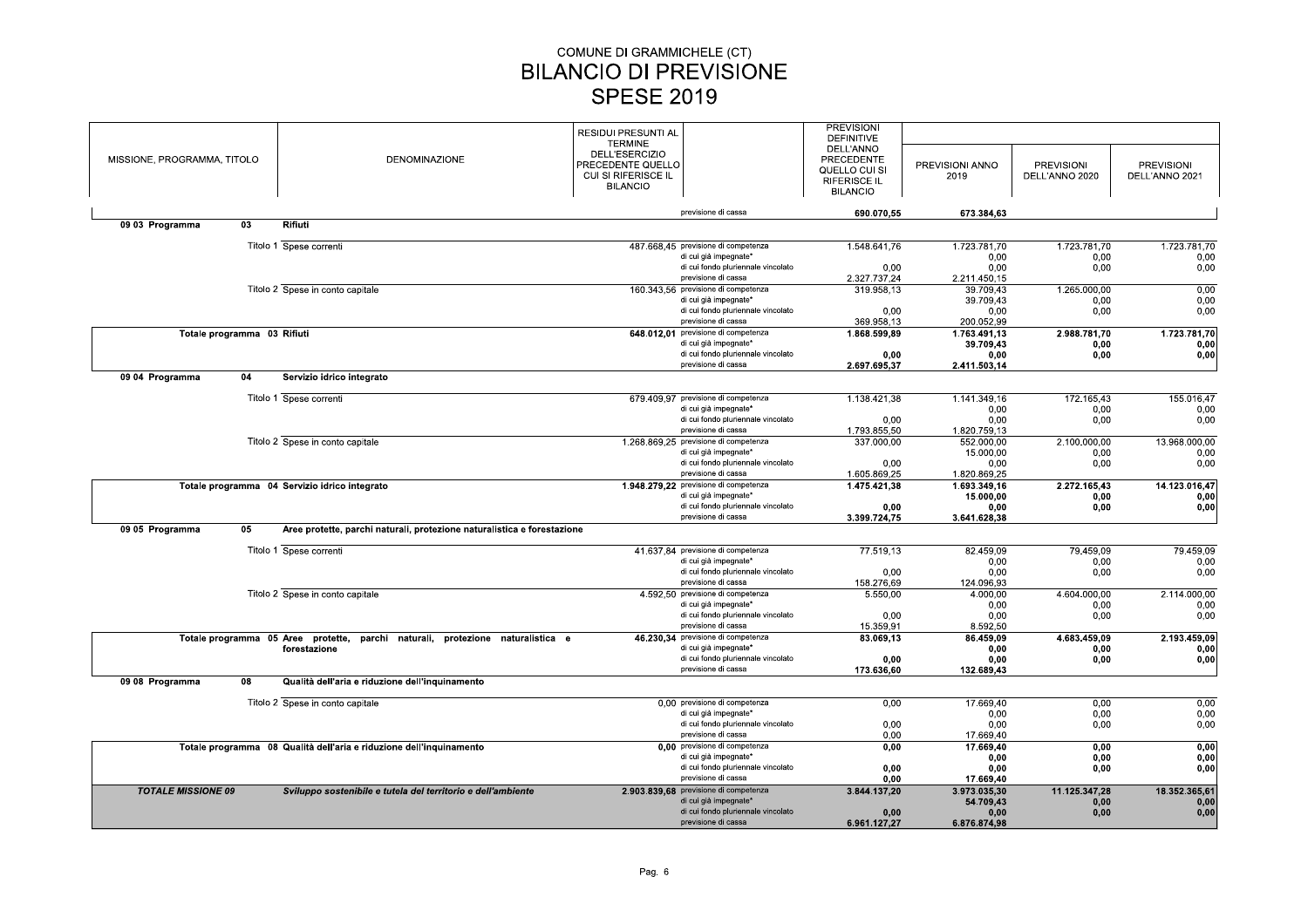# COMUNE DI GRAMMICHELE (CT)<br>
SILANCIO DI PREVISIONE<br>
SPESE 2019<br>
RESIDUI PRESUNTI AL<br>
TERMINE<br>
DELL'ESERCIZIO<br>
PRECEDENTE QUELE<br>
PRECEDENTE QUELE<br>
CUI SI RIFERISCE IL

|                                         |                                                                                                           | COMUNE DI GRAMMICHELE (CT)<br><b>BILANCIO DI PREVISIONE</b>                                                            |                                                                                                                           |                                                                                                                              |                                                 |                                     |                                     |
|-----------------------------------------|-----------------------------------------------------------------------------------------------------------|------------------------------------------------------------------------------------------------------------------------|---------------------------------------------------------------------------------------------------------------------------|------------------------------------------------------------------------------------------------------------------------------|-------------------------------------------------|-------------------------------------|-------------------------------------|
|                                         |                                                                                                           | <b>SPESE 2019</b>                                                                                                      |                                                                                                                           |                                                                                                                              |                                                 |                                     |                                     |
| MISSIONE, PROGRAMMA, TITOLO             | DENOMINAZIONE                                                                                             | RESIDUI PRESUNTI AL<br><b>TERMINE</b><br>DELL'ESERCIZIO<br>PRECEDENTE QUELLO<br>CUI SI RIFERISCE IL<br><b>BILANCIO</b> |                                                                                                                           | <b>PREVISIONI</b><br><b>DEFINITIVE</b><br>DELL'ANNO<br>PRECEDENTE<br>QUELLO CUI SI<br><b>RIFERISCE IL</b><br><b>BILANCIO</b> | PREVISIONI ANNO<br>2019                         | <b>PREVISIONI</b><br>DELL'ANNO 2020 | <b>PREVISIONI</b><br>DELL'ANNO 2021 |
| <b>MISSIONE</b>                         | 11 Soccorso civile                                                                                        |                                                                                                                        |                                                                                                                           |                                                                                                                              |                                                 |                                     |                                     |
| 11 01 Programma<br>01                   | Sistema di protezione civile                                                                              |                                                                                                                        |                                                                                                                           |                                                                                                                              |                                                 |                                     |                                     |
|                                         | Titolo 1 Spese correnti                                                                                   |                                                                                                                        | 1.322,02 previsione di competenza<br>di cui già impegnate*<br>di cui fondo pluriennale vincolato<br>previsione di cassa   | 2.500,00<br>0,00<br>3.069,90                                                                                                 | 2.400,00<br>0,00<br>0,00<br>3.722,02            | 2.400,00<br>0,00<br>0,00            | 2.400,00<br>0,00<br>0,00            |
|                                         | Totale programma 01 Sistema di protezione civile                                                          |                                                                                                                        | 1.322,02 previsione di competenza<br>di cui già impegnate*<br>di cui fondo pluriennale vincolato<br>previsione di cassa   | 2.500,00<br>0,00<br>3.069,90                                                                                                 | 2.400,00<br>0,00<br>0,00<br>3.722,02            | 2.400,00<br>0,00<br>0,00            | 2.400,00<br>0,00<br>0,00            |
| <b>TOTALE MISSIONE 11</b>               | Soccorso civile                                                                                           |                                                                                                                        | 1.322,02 previsione di competenza<br>di cui già impegnate*<br>di cui fondo pluriennale vincolato<br>previsione di cassa   | 2.500,00<br>0,00<br>3.069,90                                                                                                 | 2.400,00<br>0,00<br>0,00<br>3.722,02            | 2.400,00<br>0,00<br>0,00            | 2.400,00<br>0,00<br>0,00            |
| <b>MISSIONE</b><br>1201 Programma<br>01 | 12 Diritti sociali, politiche sociali e famiglia<br>Interventi per l'infanzia e i minori e per asili nido |                                                                                                                        |                                                                                                                           |                                                                                                                              |                                                 |                                     |                                     |
|                                         | Titolo 1 Spese correnti                                                                                   |                                                                                                                        | 249.661,34 previsione di competenza                                                                                       | 773.310,71                                                                                                                   | 736.301,63                                      | 611.430,01                          | 611.430,01                          |
|                                         |                                                                                                           |                                                                                                                        | di cui già impegnate*<br>di cui fondo pluriennale vincolato<br>previsione di cassa                                        | 0.00<br>1.113.274,70                                                                                                         | 71.967,62<br>0,00<br>985.962,97                 | 0,00<br>0,00                        | 0,00<br>0,00                        |
|                                         | Titolo 2 Spese in conto capitale                                                                          |                                                                                                                        | 35.191,47 previsione di competenza<br>di cui già impegnate*<br>di cui fondo pluriennale vincolato<br>previsione di cassa  | 0,00<br>0,00<br>35.191,47                                                                                                    | 0,00<br>0,00<br>0,00<br>35.191.47               | 0,00<br>0,00<br>0,00                | 0,00<br>0,00<br>0,00                |
|                                         | Totale programma 01 Interventi per l'infanzia e i minori e per asili nido                                 |                                                                                                                        | 284.852,81 previsione di competenza<br>di cui già impegnate*<br>di cui fondo pluriennale vincolato<br>previsione di cassa | 773.310,71<br>0,00<br>1.148.466.17                                                                                           | 736.301.63<br>71.967,62<br>0,00<br>1.021.154.44 | 611.430,01<br>0,00<br>0,00          | 611.430,01<br>0,00<br>0,00          |
| 1202 Programma<br>02                    | Interventi per la disabilità                                                                              |                                                                                                                        |                                                                                                                           |                                                                                                                              |                                                 |                                     |                                     |
|                                         | Titolo 1 Spese correnti                                                                                   |                                                                                                                        | 311.086,50 previsione di competenza<br>di cui già impegnate*<br>di cui fondo pluriennale vincolato<br>previsione di cassa | 333.157,18<br>0,00<br>712.952,46                                                                                             | 322.592,04<br>57.094,42<br>0,00<br>633.678,54   | 299.399,27<br>0,00<br>0,00          | 299.399,27<br>0,00<br>0,00          |
|                                         | Totale programma 02 Interventi per la disabilità                                                          |                                                                                                                        | 311.086,50 previsione di competenza<br>di cui già impegnate*<br>di cui fondo pluriennale vincolato<br>previsione di cassa | 333.157,18<br>0,00<br>712.952,46                                                                                             | 322.592,04<br>57.094,42<br>0,00<br>633.678,54   | 299.399,27<br>0,00<br>0,00          | 299.399,27<br>0,00<br>0,00          |
| 12 03 Programma<br>03                   | Interventi per gli anziani                                                                                |                                                                                                                        |                                                                                                                           |                                                                                                                              |                                                 |                                     |                                     |
|                                         | Titolo 1 Spese correnti                                                                                   |                                                                                                                        | 215.397,88 previsione di competenza<br>di cui già impegnate*<br>di cui fondo pluriennale vincolato<br>previsione di cassa | 85.989,06<br>0,00<br>337.615,53                                                                                              | 76.430,53<br>29.240,76<br>0,00<br>291.828,41    | 64.661,06<br>0,00<br>0,00           | 64.661,06<br>0,00<br>0,00           |
|                                         | Totale programma 03 Interventi per gli anziani                                                            |                                                                                                                        | 215.397,88 previsione di competenza<br>di cui già impegnate*<br>di cui fondo pluriennale vincolato                        | 85.989,06<br>0,00                                                                                                            | 76.430,53<br>29.240,76<br>0,00                  | 64.661,06<br>0,00<br>0,00           | 64.661,06<br>0,00<br>0,00           |
| 1204 Programma<br>04                    | Interventi per i soggetti a rischio di esclusione sociale                                                 |                                                                                                                        | previsione di cassa                                                                                                       | 337.615,53                                                                                                                   | 291.828,41                                      |                                     |                                     |
|                                         | Titolo 1 Spese correnti                                                                                   |                                                                                                                        | 131.529,14 previsione di competenza<br>di cui già impegnate*<br>di cui fondo pluriennale vincolato                        | 915.297,97<br>0,00                                                                                                           | 1.187.225,84<br>39.591,50<br>0,00               | 883.718,34<br>0,00<br>0,00          | 883.718,34<br>0,00<br>0,00          |
|                                         | Totale programma 04 Interventi per i soggetti a rischio di esclusione sociale                             |                                                                                                                        | previsione di cassa<br>131.529,14 previsione di competenza                                                                | 1.306.229,91<br>915.297,97                                                                                                   | 1.318.754,98<br>1.187.225,84                    | 883.718,34                          | 883.718,34                          |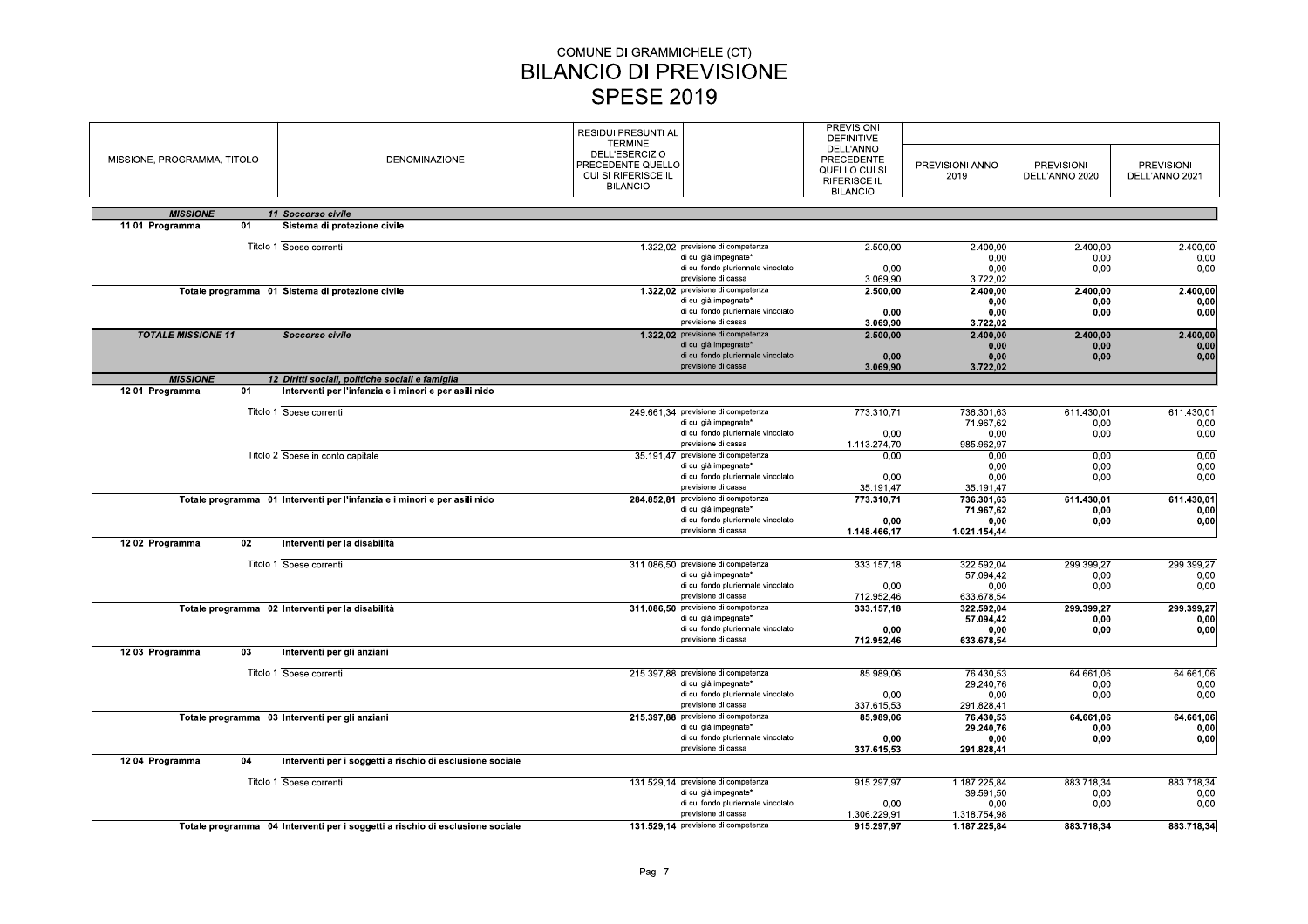|                             |    |                                                                            | <b>RESIDUI PRESUNTI AL</b> |                                     | <b>PREVISIONI</b> |                 |                   |                   |
|-----------------------------|----|----------------------------------------------------------------------------|----------------------------|-------------------------------------|-------------------|-----------------|-------------------|-------------------|
|                             |    |                                                                            | <b>TERMINE</b>             |                                     | <b>DEFINITIVE</b> |                 |                   |                   |
|                             |    |                                                                            | DELL'ESERCIZIO             |                                     | DELL'ANNO         |                 |                   |                   |
| MISSIONE, PROGRAMMA, TITOLO |    | <b>DENOMINAZIONE</b>                                                       | PRECEDENTE QUELLO          |                                     | PRECEDENTE        | PREVISIONI ANNO | <b>PREVISIONI</b> | <b>PREVISIONI</b> |
|                             |    |                                                                            | CUI SI RIFERISCE IL        |                                     | QUELLO CUI SI     |                 |                   |                   |
|                             |    |                                                                            |                            |                                     | RIFERISCE IL      | 2019            | DELL'ANNO 2020    | DELL'ANNO 2021    |
|                             |    |                                                                            | <b>BILANCIO</b>            |                                     | <b>BILANCIO</b>   |                 |                   |                   |
|                             |    |                                                                            |                            |                                     |                   |                 |                   |                   |
|                             |    |                                                                            |                            | di cui già impegnate*               |                   | 39.591,50       | 0,00              | 0,00              |
|                             |    |                                                                            |                            | di cui fondo pluriennale vincolato  | 0,00              | 0,00            | 0,00              | 0,00              |
|                             |    |                                                                            |                            | previsione di cassa                 | 1.306.229,91      | 1.318.754,98    |                   |                   |
| 1205 Programma              | 05 | Interventi per le famiglie                                                 |                            |                                     |                   |                 |                   |                   |
|                             |    |                                                                            |                            |                                     |                   |                 |                   |                   |
|                             |    | Titolo 1 Spese correnti                                                    |                            | 0,00 previsione di competenza       | 200.000,00        | 200.000,00      | 0,00              | 0,00              |
|                             |    |                                                                            |                            | di cui già impegnate*               |                   | 0,00            | 0,00              | 0,00              |
|                             |    |                                                                            |                            | di cui fondo pluriennale vincolato  | 0,00              | 0.00            | 0,00              | 0,00              |
|                             |    |                                                                            |                            | previsione di cassa                 | 200.000,00        | 200.000,00      |                   |                   |
|                             |    | Totale programma 05 Interventi per le famiglie                             |                            | 0,00 previsione di competenza       | 200.000,00        | 200.000,00      | 0,00              | 0,00              |
|                             |    |                                                                            |                            | di cui già impegnate*               |                   | 0,00            | 0,00              | 0,00              |
|                             |    |                                                                            |                            | di cui fondo pluriennale vincolato  | 0,00              | 0,00            | 0,00              | 0,00              |
|                             |    |                                                                            |                            | previsione di cassa                 | 200.000,00        | 200.000,00      |                   |                   |
|                             |    |                                                                            |                            |                                     |                   |                 |                   |                   |
| 1209 Programma              | 09 | Servizio necroscopico e cimiteriale                                        |                            |                                     |                   |                 |                   |                   |
|                             |    | Titolo 1 Spese correnti                                                    |                            | 3.074.86 previsione di competenza   | 108.462,98        | 90.665,01       | 90.641,81         | 90.641,81         |
|                             |    |                                                                            |                            | di cui già impegnate*               |                   |                 |                   |                   |
|                             |    |                                                                            |                            |                                     |                   | 0,00            | 0,00              | 0,00              |
|                             |    |                                                                            |                            | di cui fondo pluriennale vincolato  | 0,00              | 0,00            | 0,00              | 0,00              |
|                             |    |                                                                            |                            | previsione di cassa                 | 111.262,89        | 93.739,87       |                   |                   |
|                             |    | Titolo 2 Spese in conto capitale                                           |                            | 8.635,41 previsione di competenza   | 5.000,00          | 5.000,00        | 5.000,00          | 5.000,00          |
|                             |    |                                                                            |                            | di cui già impegnate*               |                   | 0,00            | 0,00              | 0,00              |
|                             |    |                                                                            |                            | di cui fondo pluriennale vincolato  | 0,00              | 0.00            | 0,00              | 0,00              |
|                             |    |                                                                            |                            | previsione di cassa                 | 13.635,41         | 13.635,41       |                   |                   |
|                             |    | Totale programma 09 Servizio necroscopico e cimiteriale                    |                            | 11.710,27 previsione di competenza  | 113.462,98        | 95.665,01       | 95.641,81         | 95.641,81         |
|                             |    |                                                                            |                            | di cui già impegnate*               |                   | 0,00            | 0,00              | 0,00              |
|                             |    |                                                                            |                            | di cui fondo pluriennale vincolato  | 0.00              | 0.00            | 0.00              | 0,00              |
|                             |    |                                                                            |                            | previsione di cassa                 | 124.898.30        | 107.375,28      |                   |                   |
| <b>TOTALE MISSIONE 12</b>   |    | Diritti sociali, politiche sociali e famiglia                              |                            | 954.576,60 previsione di competenza | 2.421.217,90      | 2.618.215.05    | 1.954.850,49      | 1.954.850,49      |
|                             |    |                                                                            |                            | di cui già impegnate*               |                   | 197.894,30      | 0,00              | 0,00              |
|                             |    |                                                                            |                            | di cui fondo pluriennale vincolato  | 0.00              | 0,00            | 0,00              | 0,00              |
|                             |    |                                                                            |                            | previsione di cassa                 | 3.830.162,37      | 3.572.791,65    |                   |                   |
| <b>MISSIONE</b>             |    | 14 Sviluppo economico e competitività                                      |                            |                                     |                   |                 |                   |                   |
| 14 01 Programma             | 01 | Industria, PMI e Artigianato                                               |                            |                                     |                   |                 |                   |                   |
|                             |    |                                                                            |                            |                                     |                   |                 |                   |                   |
|                             |    | Titolo 1 Spese correnti                                                    |                            | 545.90 previsione di competenza     | 6.025.16          | 2.000.00        | 590.00            | 590.00            |
|                             |    |                                                                            |                            | di cui già impegnate*               |                   | 0,00            | 0,00              | 0,00              |
|                             |    |                                                                            |                            | di cui fondo pluriennale vincolato  | 0,00              | 0,00            | 0,00              | 0,00              |
|                             |    |                                                                            |                            | previsione di cassa                 | 6.615.16          | 2.545.90        |                   |                   |
|                             |    | Totale programma 01 Industria, PMI e Artigianato                           |                            | 545.90 previsione di competenza     | 6.025,16          | 2.000.00        | 590,00            | 590,00            |
|                             |    |                                                                            |                            | di cui già impegnate*               |                   | 0,00            | 0,00              | 0,00              |
|                             |    |                                                                            |                            | di cui fondo pluriennale vincolato  | 0,00              | 0,00            | 0,00              | 0,00              |
|                             |    |                                                                            |                            | previsione di cassa                 | 6.615,16          | 2.545,90        |                   |                   |
| 14 02 Programma             | 02 | Commercio - reti distributive - tutela dei consumatori                     |                            |                                     |                   |                 |                   |                   |
|                             |    |                                                                            |                            |                                     |                   |                 |                   |                   |
|                             |    | Titolo 1 Spese correnti                                                    |                            | 2.185.13 previsione di competenza   | 193.426,01        | 194.495,22      | 194.483,97        | 194.483.97        |
|                             |    |                                                                            |                            | di cui già impegnate*               |                   | 0.00            | 0.00              | 0.00              |
|                             |    |                                                                            |                            | di cui fondo pluriennale vincolato  | 0,00              | 0,00            | 0,00              | 0,00              |
|                             |    |                                                                            |                            | previsione di cassa                 | 196.426.53        | 196.680.35      |                   |                   |
|                             |    | Titolo 2 Spese in conto capitale                                           |                            | 43.930.89 previsione di competenza  | 0.00              | 94.910,00       | 0,00              | 4.600.000,00      |
|                             |    |                                                                            |                            | di cui già impegnate*               |                   | 0.00            | 0.00              | 0,00              |
|                             |    |                                                                            |                            | di cui fondo pluriennale vincolato  |                   |                 |                   |                   |
|                             |    |                                                                            |                            |                                     | 0,00              | 0,00            | 0,00              | 0,00              |
|                             |    |                                                                            |                            | previsione di cassa                 | 113.045,58        | 138.840,89      |                   |                   |
|                             |    | Totale programma 02 Commercio - reti distributive - tutela dei consumatori |                            | 46.116.02 previsione di competenza  | 193.426,01        | 289.405,22      | 194.483.97        | 4.794.483.97      |
|                             |    |                                                                            |                            | di cui già impegnate*               |                   | 0,00            | 0.00              | 0,00              |
|                             |    |                                                                            |                            | di cui fondo pluriennale vincolato  | 0,00              | 0,00            | 0,00              | 0,00              |
|                             |    |                                                                            |                            | previsione di cassa                 | 309.472,11        | 335.521,24      |                   |                   |
| <b>TOTALE MISSIONE 14</b>   |    | Sviluppo economico e competitività                                         |                            | 46.661,92 previsione di competenza  | 199.451,17        | 291.405.22      | 195.073,97        | 4.795.073,97      |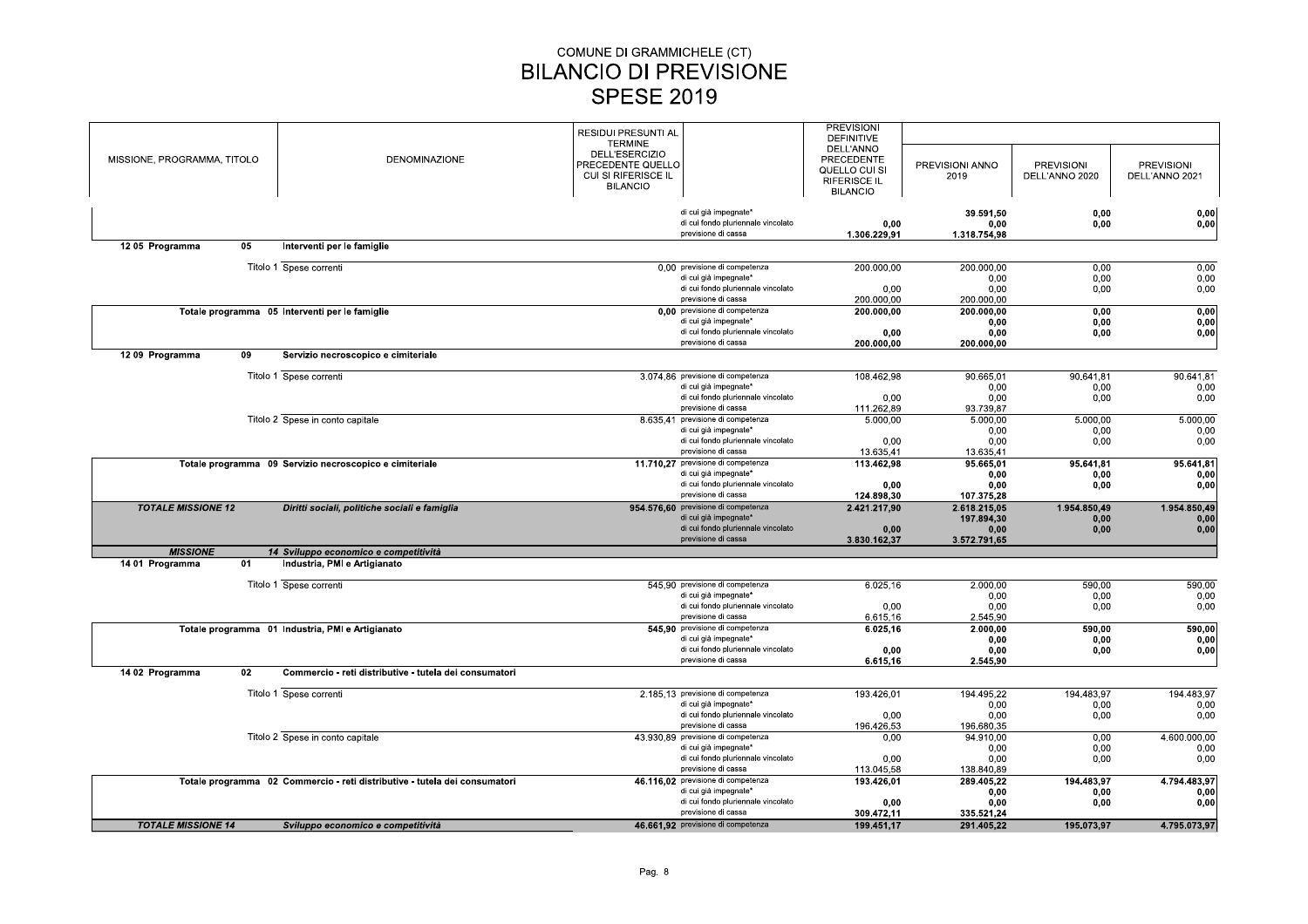|                                       |                                                                                |                                    | <b>PREVISIONI</b>   |                 |                   |                   |
|---------------------------------------|--------------------------------------------------------------------------------|------------------------------------|---------------------|-----------------|-------------------|-------------------|
|                                       |                                                                                | <b>RESIDUI PRESUNTI AL</b>         | <b>DEFINITIVE</b>   |                 |                   |                   |
|                                       |                                                                                | <b>TERMINE</b>                     | DELL'ANNO           |                 |                   |                   |
| MISSIONE, PROGRAMMA, TITOLO           | <b>DENOMINAZIONE</b>                                                           | DELL'ESERCIZIO                     | <b>PRECEDENTE</b>   |                 |                   |                   |
|                                       |                                                                                | PRECEDENTE QUELLO                  |                     | PREVISIONI ANNO | <b>PREVISIONI</b> | <b>PREVISIONI</b> |
|                                       |                                                                                | CUI SI RIFERISCE IL                | QUELLO CUI SI       | 2019            | DELL'ANNO 2020    | DELL'ANNO 2021    |
|                                       |                                                                                | <b>BILANCIO</b>                    | <b>RIFERISCE IL</b> |                 |                   |                   |
|                                       |                                                                                |                                    | <b>BILANCIO</b>     |                 |                   |                   |
|                                       |                                                                                | di cui già impegnate*              |                     |                 |                   |                   |
|                                       |                                                                                | di cui fondo pluriennale vincolato |                     | 0.00            | 0.00              | 0,00              |
|                                       |                                                                                | previsione di cassa                | 0,00                | 0,00            | 0,00              | 0,00              |
|                                       |                                                                                |                                    | 316.087,27          | 338.067.14      |                   |                   |
| <b>MISSIONE</b>                       | 16 Agricoltura, politiche agroalimentari e pesca                               |                                    |                     |                 |                   |                   |
| 01<br>16 01 Programma                 | Sviluppo del settore agricolo e del sistema agroalimentare                     |                                    |                     |                 |                   |                   |
|                                       |                                                                                |                                    |                     |                 |                   |                   |
|                                       | Titolo 1 Spese correnti                                                        | 3.504,90 previsione di competenza  | 5.465,49            | 4.465,49        | 4.465,49          | 4.465,49          |
|                                       |                                                                                | di cui già impegnate*              |                     | 0,00            | 0,00              | 0,00              |
|                                       |                                                                                | di cui fondo pluriennale vincolato | 0,00                | 0,00            | 0,00              | 0,00              |
|                                       |                                                                                | previsione di cassa                | 12.039,78           | 7.970,39        |                   |                   |
|                                       | Titolo 2 Spese in conto capitale                                               | 0,00 previsione di competenza      | 0.00                | 0.00            | 0,00              | 1.389.000.00      |
|                                       |                                                                                | di cui già impegnate'              |                     | 0,00            | 0,00              | 0,00              |
|                                       |                                                                                | di cui fondo pluriennale vincolato | 0.00                | 0.00            | 0.00              | 0,00              |
|                                       |                                                                                | previsione di cassa                | 0,00                | 0,00            |                   |                   |
|                                       | Totale programma 01 Sviluppo del settore agricolo e del sistema agroalimentare | 3.504,90 previsione di competenza  | 5.465,49            | 4.465,49        | 4.465,49          | 1.393.465,49      |
|                                       |                                                                                | di cui già impegnate*              |                     | 0.00            | 0.00              | 0,00              |
|                                       |                                                                                | di cui fondo pluriennale vincolato | 0,00                | 0,00            | 0,00              | 0,00              |
|                                       |                                                                                | previsione di cassa                | 12.039,78           | 7.970,39        |                   |                   |
| 02<br>16 02 Programma                 | Caccia e pesca                                                                 |                                    |                     |                 |                   |                   |
|                                       |                                                                                |                                    |                     |                 |                   |                   |
|                                       | Titolo 1 Spese correnti                                                        | 230.91 previsione di competenza    | 350,00              | 350,00          | 350,00            | 350,00            |
|                                       |                                                                                | di cui già impegnate*              |                     | 0,00            | 0,00              | 0,00              |
|                                       |                                                                                | di cui fondo pluriennale vincolato | 0.00                | 0.00            | 0.00              | 0.00              |
|                                       |                                                                                | previsione di cassa                | 574,65              | 580,91          |                   |                   |
| Totale programma 02 Caccia e pesca    |                                                                                | 230,91 previsione di competenza    | 350.00              | 350.00          | 350,00            | 350,00            |
|                                       |                                                                                | di cui già impegnate'              |                     | 0,00            | 0,00              | 0,00              |
|                                       |                                                                                | di cui fondo pluriennale vincolato | 0.00                | 0.00            | 0,00              | 0,00              |
|                                       |                                                                                | previsione di cassa                | 574,65              | 580,91          |                   |                   |
| <b>TOTALE MISSIONE 16</b>             | Agricoltura, politiche agroalimentari e pesca                                  | 3.735,81 previsione di competenza  | 5.815,49            | 4.815,49        | 4.815,49          | 1.393.815,49      |
|                                       |                                                                                | di cui già impegnate*              |                     | 0.00            | 0.00              | 0,00              |
|                                       |                                                                                | di cui fondo pluriennale vincolato | 0,00                | 0,00            | 0,00              | 0,00              |
|                                       |                                                                                | previsione di cassa                | 12.614,43           | 8.551,30        |                   |                   |
| <b>MISSIONE</b>                       | 17 Energia e diversificazione delle fonti energetiche                          |                                    |                     |                 |                   |                   |
| 1701 Programma<br>01                  | Fonti energetiche                                                              |                                    |                     |                 |                   |                   |
|                                       |                                                                                |                                    |                     |                 |                   |                   |
|                                       | Titolo 2 Spese in conto capitale                                               | 0.00 previsione di competenza      | 0,00                | 0,00            | 265.000.00        | 0,00              |
|                                       |                                                                                | di cui già impegnate*              |                     | 0,00            | 0.00              | 0,00              |
|                                       |                                                                                | di cui fondo pluriennale vincolato | 0,00                | 0,00            | 0,00              | 0,00              |
|                                       |                                                                                | previsione di cassa                | 10.000.00           | 0.00            |                   |                   |
| Totale programma 01 Fonti energetiche |                                                                                | 0,00 previsione di competenza      | 0.00                | 0.00            | 265.000.00        | 0,00              |
|                                       |                                                                                | di cui già impegnate*              |                     | 0.00            | 0,00              | 0,00              |
|                                       |                                                                                | di cui fondo pluriennale vincolato | 0,00                | 0,00            | 0,00              | 0,00              |
|                                       |                                                                                | previsione di cassa                | 10.000.00           | 0.00            |                   |                   |
| <b>TOTALE MISSIONE 17</b>             | Energia e diversificazione delle fonti energetiche                             | 0,00 previsione di competenza      | 0,00                | 0.00            | 265.000,00        | 0,00              |
|                                       |                                                                                | di cui già impegnate*              |                     | 0.00            | 0.00              | 0,00              |
|                                       |                                                                                | di cui fondo pluriennale vincolato | 0,00                | 0.00            | 0,00              | 0,00              |
|                                       |                                                                                | previsione di cassa                | 10.000,00           | 0,00            |                   |                   |
| <b>MISSIONE</b>                       | 20 Fondi e accantonamenti                                                      |                                    |                     |                 |                   |                   |
| 20 01 Programma<br>01                 | Fondo di riserva                                                               |                                    |                     |                 |                   |                   |
|                                       |                                                                                |                                    |                     |                 |                   |                   |
|                                       | Titolo 1 Spese correnti                                                        | 0,00 previsione di competenza      | 23.271,00           | 56.000,00       | 80.948,36         | 80.948,36         |
|                                       |                                                                                | di cui già impegnate'              |                     | 0.00            | 0.00              | 0,00              |
|                                       |                                                                                | di cui fondo pluriennale vincolato | 0,00                | 0,00            | 0,00              | 0,00              |
|                                       |                                                                                | previsione di cassa                | 23.271,00           | 200.000.00      |                   |                   |
| Totale programma 01 Fondo di riserva  |                                                                                | 0,00 previsione di competenza      | 23.271,00           | 56.000.00       | 80.948,36         | 80.948.36         |
|                                       |                                                                                | di cui già impegnate*              |                     | 0.00            | 0.00              | 0,00              |
|                                       |                                                                                | di cui fondo pluriennale vincolato | 0.00                | 0.00            | 0.00              | 0.00              |
|                                       |                                                                                |                                    |                     |                 |                   |                   |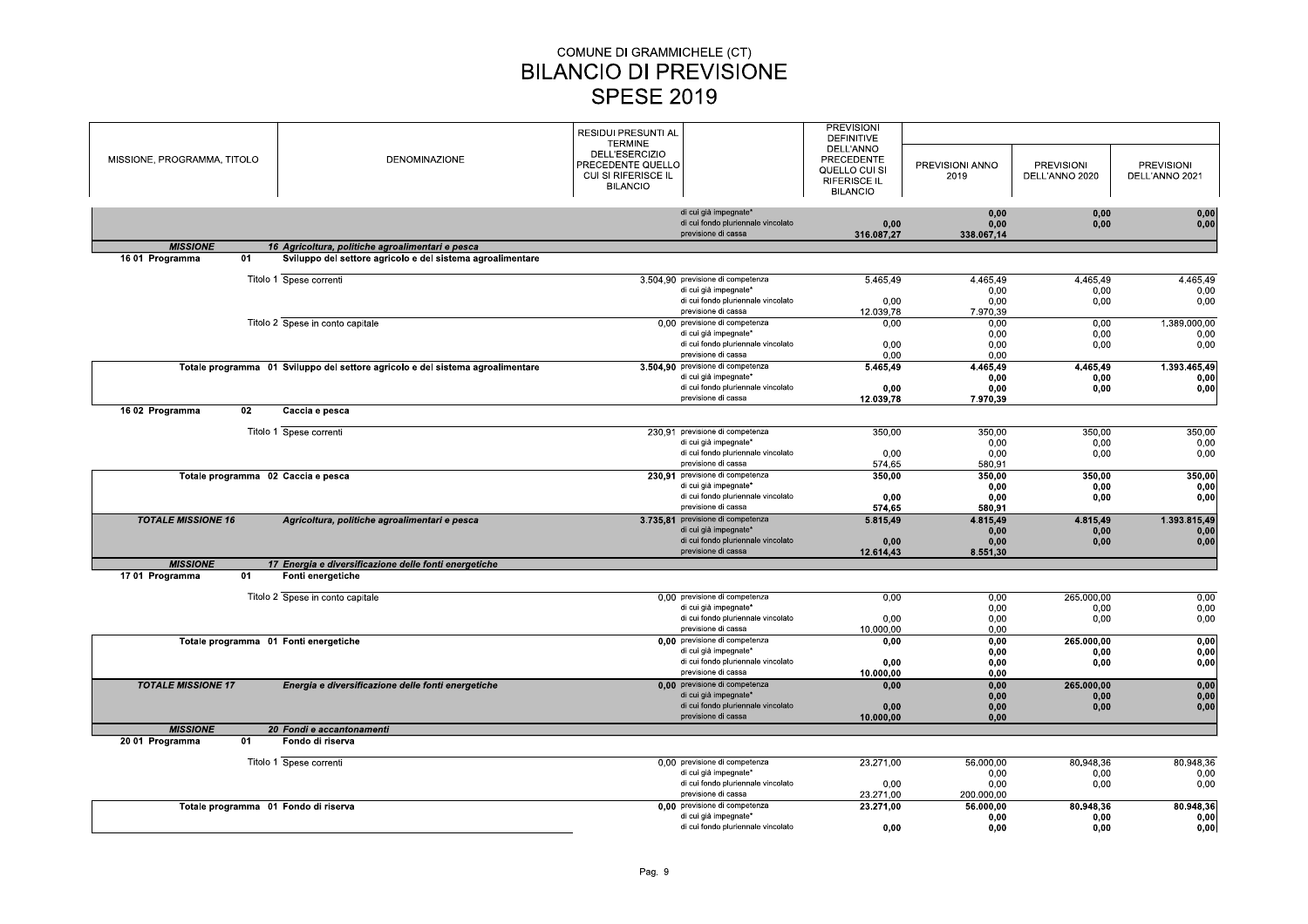| MISSIONE, PROGRAMMA, TITOLO     | <b>DENOMINAZIONE</b>                                                             | RESIDUI PRESUNTI AL<br><b>TERMINE</b><br><b>DELL'ESERCIZIO</b><br>PRECEDENTE QUELLO<br>CUI SI RIFERISCE IL<br><b>BILANCIO</b> |                                                             | <b>PREVISIONI</b><br><b>DEFINITIVE</b><br>DELL'ANNO<br>PRECEDENTE<br>QUELLO CUI SI<br><b>RIFERISCE IL</b><br><b>BILANCIO</b> | PREVISIONI ANNO<br>2019      | <b>PREVISIONI</b><br>DELL'ANNO 2020 | <b>PREVISIONI</b><br>DELL'ANNO 2021 |
|---------------------------------|----------------------------------------------------------------------------------|-------------------------------------------------------------------------------------------------------------------------------|-------------------------------------------------------------|------------------------------------------------------------------------------------------------------------------------------|------------------------------|-------------------------------------|-------------------------------------|
|                                 |                                                                                  |                                                                                                                               | previsione di cassa                                         | 23.271.00                                                                                                                    | 200.000.00                   |                                     |                                     |
| 20 02 Programma<br>02           | Fondo crediti di dubbia esigibilità                                              |                                                                                                                               |                                                             |                                                                                                                              |                              |                                     |                                     |
|                                 | Titolo 1 Spese correnti                                                          |                                                                                                                               | 0.00 previsione di competenza                               | 875.089,39                                                                                                                   | 916.191,82                   | 834.536,12                          | 874.076,96                          |
|                                 |                                                                                  |                                                                                                                               | di cui già impegnate*                                       |                                                                                                                              | 0,00                         | 0,00                                | 0,00                                |
|                                 |                                                                                  |                                                                                                                               | di cui fondo pluriennale vincolato                          | 0,00                                                                                                                         | 0,00                         | 0,00                                | 0,00                                |
|                                 | Titolo 2 Spese in conto capitale                                                 |                                                                                                                               | previsione di cassa<br>0.00 previsione di competenza        | 0,00<br>12.875,81                                                                                                            | 0,00<br>0,00                 | 0,00                                | 0,00                                |
|                                 |                                                                                  |                                                                                                                               | di cui già impegnate*                                       |                                                                                                                              | 0.00                         | 0.00                                | 0.00                                |
|                                 |                                                                                  |                                                                                                                               | di cui fondo pluriennale vincolato                          | 0.00                                                                                                                         | 0.00                         | 0.00                                | 0,00                                |
|                                 |                                                                                  |                                                                                                                               | previsione di cassa                                         | 0,00                                                                                                                         | 0.00                         |                                     |                                     |
|                                 | Totale programma 02 Fondo crediti di dubbia esigibilità                          |                                                                                                                               | 0.00 previsione di competenza                               | 887.965,20                                                                                                                   | 916.191,82                   | 834.536,12                          | 874.076,96                          |
|                                 |                                                                                  |                                                                                                                               | di cui già impegnate*<br>di cui fondo pluriennale vincolato |                                                                                                                              | 0,00                         | 0.00                                | 0,00                                |
|                                 |                                                                                  |                                                                                                                               | previsione di cassa                                         | 0,00<br>0,00                                                                                                                 | 0,00<br>0,00                 | 0,00                                | 0,00                                |
| 2003 Programma<br>03            | Altri fondi                                                                      |                                                                                                                               |                                                             |                                                                                                                              |                              |                                     |                                     |
|                                 |                                                                                  |                                                                                                                               |                                                             |                                                                                                                              |                              |                                     |                                     |
|                                 | Titolo 1 Spese correnti                                                          |                                                                                                                               | 0,00 previsione di competenza                               | 129.791,53                                                                                                                   | 3.900,00                     | 3.900,00                            | 3.900,00                            |
|                                 |                                                                                  |                                                                                                                               | di cui già impegnate*<br>di cui fondo pluriennale vincolato | 0,00                                                                                                                         | 0.00<br>0.00                 | 0.00<br>0,00                        | 0,00<br>0,00                        |
|                                 |                                                                                  |                                                                                                                               | previsione di cassa                                         | 129.791,53                                                                                                                   | 0,00                         |                                     |                                     |
| Totale programma 03 Altri fondi |                                                                                  |                                                                                                                               | 0,00 previsione di competenza                               | 129.791,53                                                                                                                   | 3.900,00                     | 3.900,00                            | 3.900,00                            |
|                                 |                                                                                  |                                                                                                                               | di cui già impegnate*                                       |                                                                                                                              | 0,00                         | 0,00                                | 0,00                                |
|                                 |                                                                                  |                                                                                                                               | di cui fondo pluriennale vincolato<br>previsione di cassa   | 0,00                                                                                                                         | 0.00                         | 0.00                                | 0,00                                |
| <b>TOTALE MISSIONE 20</b>       | Fondi e accantonamenti                                                           |                                                                                                                               | 0.00 previsione di competenza                               | 129.791.53<br>1.041.027,73                                                                                                   | 0.00<br>976.091,82           | 919.384.48                          | 958.925,32                          |
|                                 |                                                                                  |                                                                                                                               | di cui già impegnate*                                       |                                                                                                                              | 0,00                         | 0,00                                | 0,00                                |
|                                 |                                                                                  |                                                                                                                               | di cui fondo pluriennale vincolato                          | 0,00                                                                                                                         | 0,00                         | 0,00                                | 0,00                                |
|                                 |                                                                                  |                                                                                                                               | previsione di cassa                                         | 153.062,53                                                                                                                   | 200.000,00                   |                                     |                                     |
| <b>MISSIONE</b>                 | 50 Debito pubblico                                                               |                                                                                                                               |                                                             |                                                                                                                              |                              |                                     |                                     |
| 50 01 Programma<br>01           | Quota interessi ammortamento mutui e prestiti obbligazionari                     |                                                                                                                               |                                                             |                                                                                                                              |                              |                                     |                                     |
|                                 | Titolo 1 Spese correnti                                                          |                                                                                                                               | 0,00 previsione di competenza                               | 225.956.26                                                                                                                   | 222.021.65                   | 199.874.12                          | 182.522.44                          |
|                                 |                                                                                  |                                                                                                                               | di cui già impegnate*                                       |                                                                                                                              | 0.00                         | 0,00                                | 0.00                                |
|                                 |                                                                                  |                                                                                                                               | di cui fondo pluriennale vincolato                          | 0,00                                                                                                                         | 0.00                         | 0,00                                | 0,00                                |
|                                 |                                                                                  |                                                                                                                               | previsione di cassa                                         | 225.956,26                                                                                                                   | 222.021,65                   |                                     |                                     |
|                                 | Totale programma 01 Quota interessi ammortamento mutui e prestiti obbligazionari |                                                                                                                               | 0,00 previsione di competenza<br>di cui già impegnate*      | 225.956,26                                                                                                                   | 222.021,65<br>0,00           | 199.874,12<br>0,00                  | 182.522,44<br>0,00                  |
|                                 |                                                                                  |                                                                                                                               | di cui fondo pluriennale vincolato                          | 0,00                                                                                                                         | 0,00                         | 0,00                                | 0,00                                |
|                                 |                                                                                  |                                                                                                                               | previsione di cassa                                         | 225.956,26                                                                                                                   | 222.021,65                   |                                     |                                     |
| 50 02 Programma<br>02           | Quota capitale ammortamento mutui e prestiti obbligazionari                      |                                                                                                                               |                                                             |                                                                                                                              |                              |                                     |                                     |
|                                 | Titolo 4 Rimborso Prestiti                                                       |                                                                                                                               | 0.00 previsione di competenza                               | 477.392,01                                                                                                                   | 1.661.108,99                 | 357.540,83                          | 368.673,21                          |
|                                 |                                                                                  |                                                                                                                               | di cui già impegnate*                                       |                                                                                                                              | 0.00                         | 0,00                                | 0,00                                |
|                                 |                                                                                  |                                                                                                                               | di cui fondo pluriennale vincolato                          | 0,00                                                                                                                         | 0.00                         | 0,00                                | 0,00                                |
|                                 |                                                                                  |                                                                                                                               | previsione di cassa<br>0,00 previsione di competenza        | 593.049,35<br>477.392,01                                                                                                     | 1.661.108,99<br>1.661.108,99 | 357.540,83                          | 368.673,21                          |
|                                 | Totale programma 02 Quota capitale ammortamento mutui e prestiti obbligazionari  |                                                                                                                               | di cui già impegnate*                                       |                                                                                                                              | 0.00                         | 0,00                                | 0,00                                |
|                                 |                                                                                  |                                                                                                                               | di cui fondo pluriennale vincolato                          | 0.00                                                                                                                         | 0.00                         | 0.00                                | 0,00                                |
|                                 |                                                                                  |                                                                                                                               | previsione di cassa                                         | 593.049,35                                                                                                                   | 1.661.108,99                 |                                     |                                     |
| <b>TOTALE MISSIONE 50</b>       | Debito pubblico                                                                  |                                                                                                                               | 0.00 previsione di competenza                               | 703.348,27                                                                                                                   | 1.883.130,64                 | 557.414,95                          | 551.195,65                          |
|                                 |                                                                                  |                                                                                                                               | di cui già impegnate*<br>di cui fondo pluriennale vincolato | 0,00                                                                                                                         | 0,00<br>0.00                 | 0,00<br>0,00                        | 0,00<br>0,00                        |
|                                 |                                                                                  |                                                                                                                               | previsione di cassa                                         | 819.005,61                                                                                                                   | 1.883.130,64                 |                                     |                                     |
| <b>MISSIONE</b>                 | 60 Anticipazioni finanziarie                                                     |                                                                                                                               |                                                             |                                                                                                                              |                              |                                     |                                     |

60 01 Programma  $\overline{01}$ Restituzione anticipazione di tesoreria